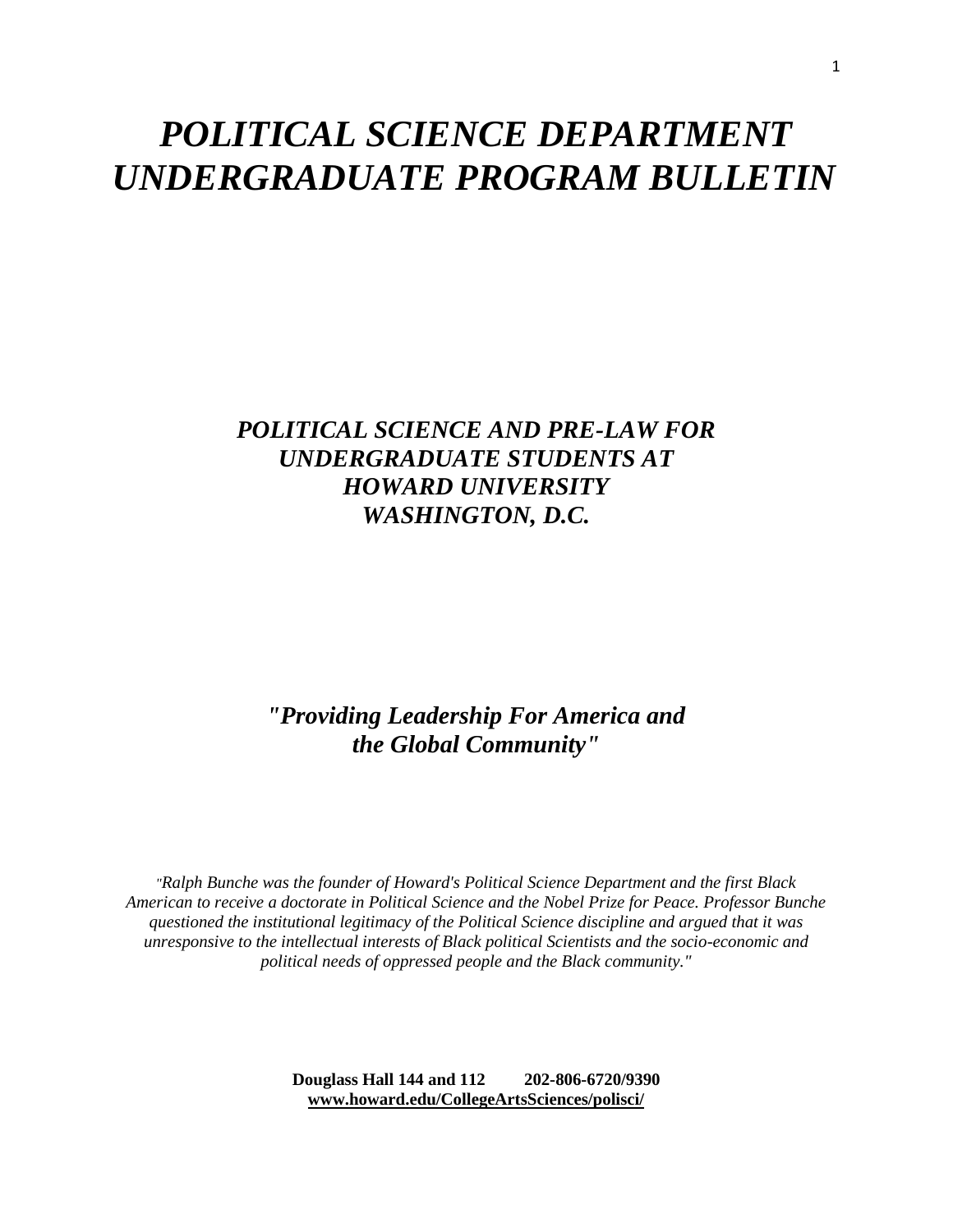# *TABLE OF CONTENTS*

| Political Science Department Undergraduate Program Mission         | 3  |
|--------------------------------------------------------------------|----|
| Administration of the Undergraduate Program                        | 4  |
| Areas of Academic Concentration                                    | 4  |
| Major and Minor Course Requirements for Political Science Students | 4  |
| College of Arts and Sciences Minor Course Requirements             | 4  |
| The Political Science Department's Pre-Law Program                 | 5  |
| Model Four-Year Course Scheme for Political Science Majors         | 6  |
| <b>Undergraduate Political Science Sub-Fields</b>                  | 7  |
| Model Academic Programs for Political Science Majors               | 12 |
| Pre-Law                                                            | 13 |
| Public Administration and Public Policy                            | 13 |
| <b>Political Theory</b>                                            | 13 |
| <b>International Relations and Comparative Politics</b>            | 13 |
| <b>Black Politics</b>                                              | 13 |
| <b>Research Methodology</b>                                        | 13 |
| American Government and Political Behavior                         | 14 |
| International Affairs in the Political Science Department          | 14 |
| Community Development Program and Minor                            | 14 |
| The College of Arts and Sciences Senior Comprehensive Examination  | 15 |
| Internship, Exchange, and Study Abroad Opportunities               | 15 |
| College of Arts and Sciences and Departmental Honors               | 15 |
| Academic Awards and Financial Aid                                  | 16 |
| <b>Undergraduate Student Organizations</b>                         | 17 |
| Undergraduate Political Science Courses By Course Number           | 18 |
| Full-Time Faculty and Staff (2013-2014)                            | 19 |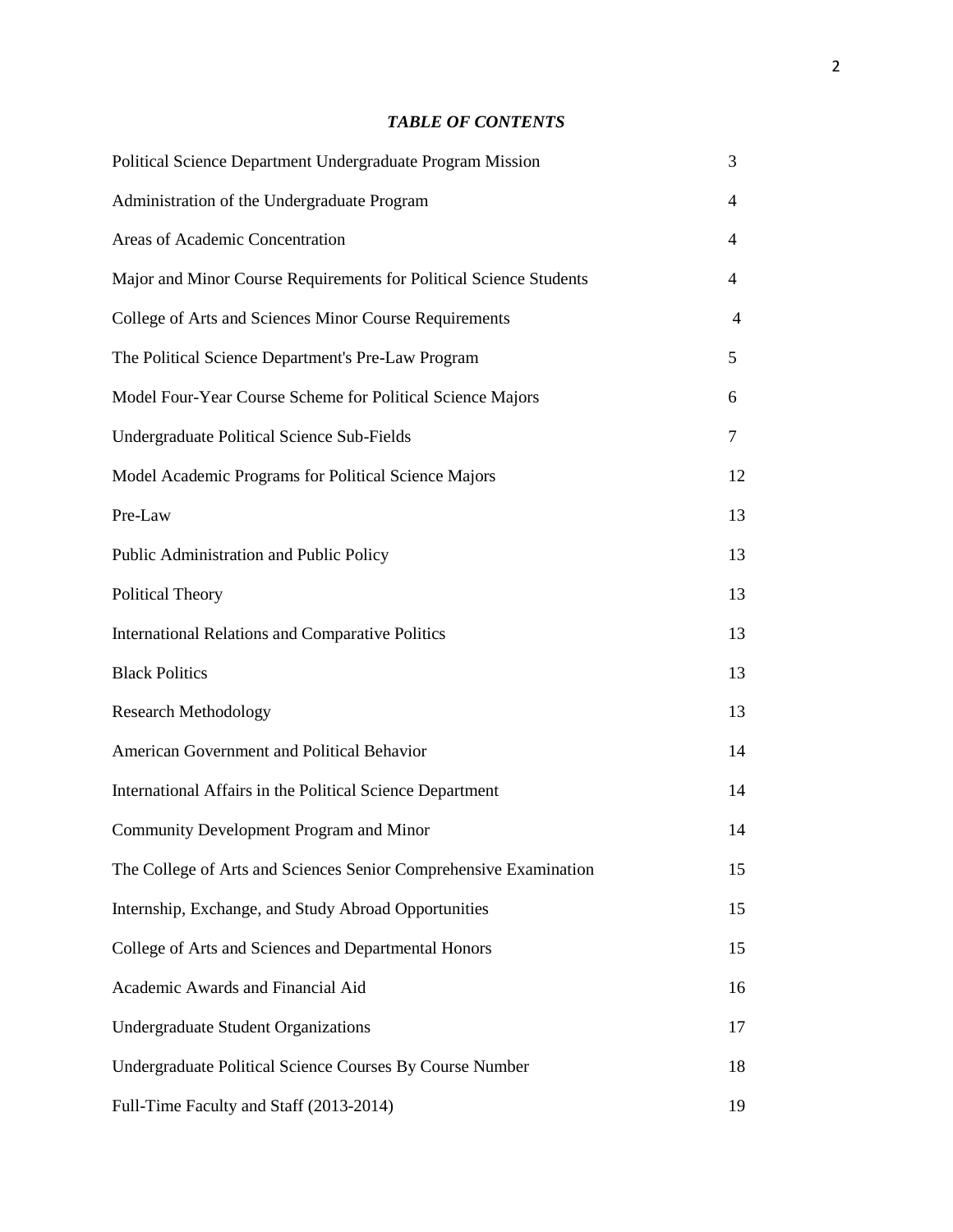#### *POLITICAL SCIENCE DEPARTMENT UNDERGRADUATE PROGRAM MISSION*

The Political Science undergraduate program is a component of the Social Science Division of the College of Arts and Sciences and is located in Douglass Hall 144 and 112. In many respects, the Department is a microcosm of the world, in the sense that its faculty and students come from practically all regions of the United States and the world. Their national and demographic diversity gives rise to diverse research interests and political ideas that enrich the Department in unique ways. The ideas and work of Ralph Bunche, a founder of the Department and the first Black person to receive a doctorate in Political Science and Noble Peace Prize, provided a solid foundation for the Department. Bunche and his colleagues questioned the institutional legitimacy of the Political Science discipline and argued that it was unresponsive to the intellectual interests of Black Political Scientists and the socio-economic needs of the Black community. The Department has continued in that tradition, providing a critical mass African American and other under-represented students who enroll in graduate, law and other professional schools and provide service to the larger community.

The primary mission of the Department is to provide students an excellent undergraduate education through an interactive program of instruction that includes formal courses and simulations, research opportunities, academic and career counseling, internships, and community service. The Department's curriculum is designed to help students acquire a systematic understanding of Political Science and practical political processes in preparation for a variety of graduate and professional school and career options. The Department's instructional focus includes various dimensions of Political Science, including elements of national, state and local government, unique political challenges and opportunities facing the African American community, political factors shaping domestic and international developments, and insights into comparative political systems. The following academic concentrations are available to the Political Science major: Pre-Law, Public Administration and Policy, International Relations and Comparative Politics, Political Theory, Black Politics, and American Government. Graduates attend law school and graduate programs focusing in such areas as international relations and national security, public policy, and Black Politics.

The Political Science undergraduate degree prepares students for careers in the public and private sector, including public administration and policy, public affairs, administration of justice, business, social work, and journalism. In addition, the Political Science major provides significant programmatic and academic flexibility for students who have not made a career choice and are primarily looking for an excellent liberal arts education. The Political Science Department's graduates have an impressive record of gaining admission to law and professional schools in all regions of the country. Their professional accomplishments and service contributions are varied and extensive. Representative graduates include individuals as Frank Savage, Chairman of Howard University's Board of Trustees; Elaine Jones, J.D., Executive Director of the NAACP Legal Defense and Education Fund; Sharon Pratt Kelly, J.D., the first woman mayor of Washington, D.C.; Alexander Williams, Federal District Court Judge; Paula McClain, Professor, Duke University; James Christian, Attorney; William Lightfoot, Attorney; and Alice Gresham Bullock, J.D., former Dean, Howard University School of Law.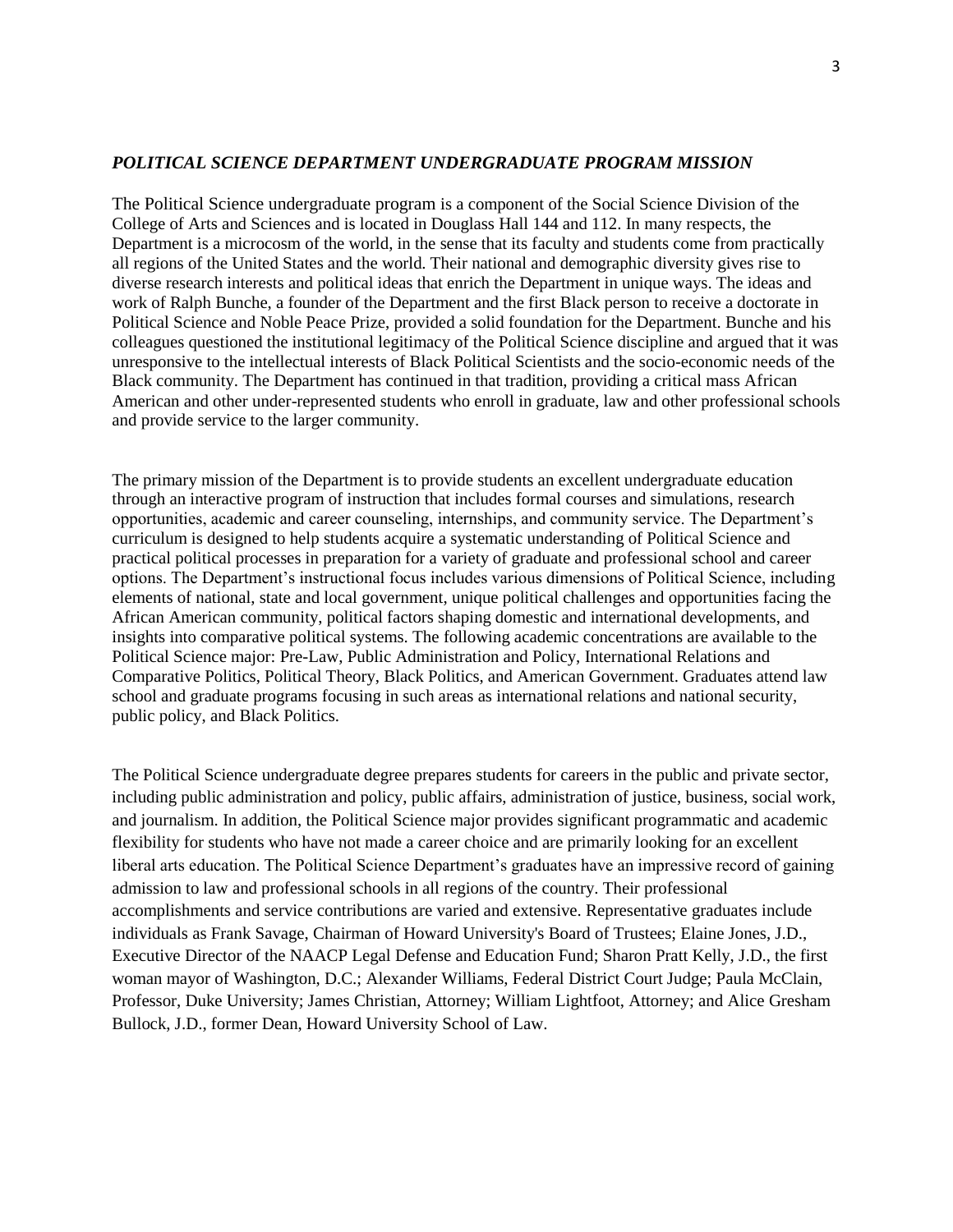#### *ADMINISTRATION OF THE UNDERGRADUATE PROGRAM*

The Political Science Department is divided into two major programs: The Undergraduate and Graduate Programs. Each program has a Director who works with the Department Chairperson to administer the program. The undergraduate Program Director also chairs the Undergraduate Program Committee, which recommends curricular and academic policies for the program. The main Undergraduate Program office is located in Douglass Hall 112. Students interested in Political Science as a major or minor should consult the Undergraduate Program Director. The Director completes students' Schemes of Graduation and assigns them to individual faculty advisors. The Chairperson of the Department (located in Douglass Hall 144) is also available to students.

### *AREAS OF ACADEMIC CONCENTRATION*

The undergraduate program exists alongside two graduate level programs in the Department of Political Science: Master of Arts (M.A.) and Doctor of Philosophy (Ph.D.) degrees. The Department's general curriculum is subdivided into areas of concentration, or sub-fields. Undergraduate instruction is structured around the following sub-fields and a dynamic pre-law concentration: (1) American Government and Political Behavior; (2) Public Administration and Public Policy; (3) Political Theory; (4) Black Politics; (5) Comparative Politics and International Relations; and (6) Political Economy.

### *MAJOR AND MINOR COURSE REQUIREMENTS FOR POLITICAL SCIENCE STUDENTS*

Political Science majors are required to complete 33 credit hours in Political Science courses including the following core courses: POLS-001, Introduction to Political Science; POLS-002, Introduction to Research in Political Science; POLS-010, The National Government of the United States; and one of the following courses: POLS-004, Introduction to Political Theory; POLS-189, Black Political Theory; POLS-191, Modern Political Theory. To satisfy the remaining 21 credit hours, students, in consultation with their academic advisor, may select any course offered by the Department for which prerequisites have been satisfied. College of Arts and Sciences students, including Political Science majors, are required to complete a minor course of study, consisting of 15 to 18 credit hours, in an academic department other than the one in which they have a major. Students should consult a faculty advisor when selecting a minor course of study. A model four-year course scheme for Political Science majors is presented below in Table 1.

#### *COLLEGE OF ARTS AND SCIENCES MINOR COURSE REQUIREMENT*

The Political Science Department requires 15 credit hours for a minor. Students must complete Introduction to Political Science (POLS-001) and 12 additional credits. The 12 elective credit hours of Political Science should be related to the student's major and selected in consultation with a primary academic advisor.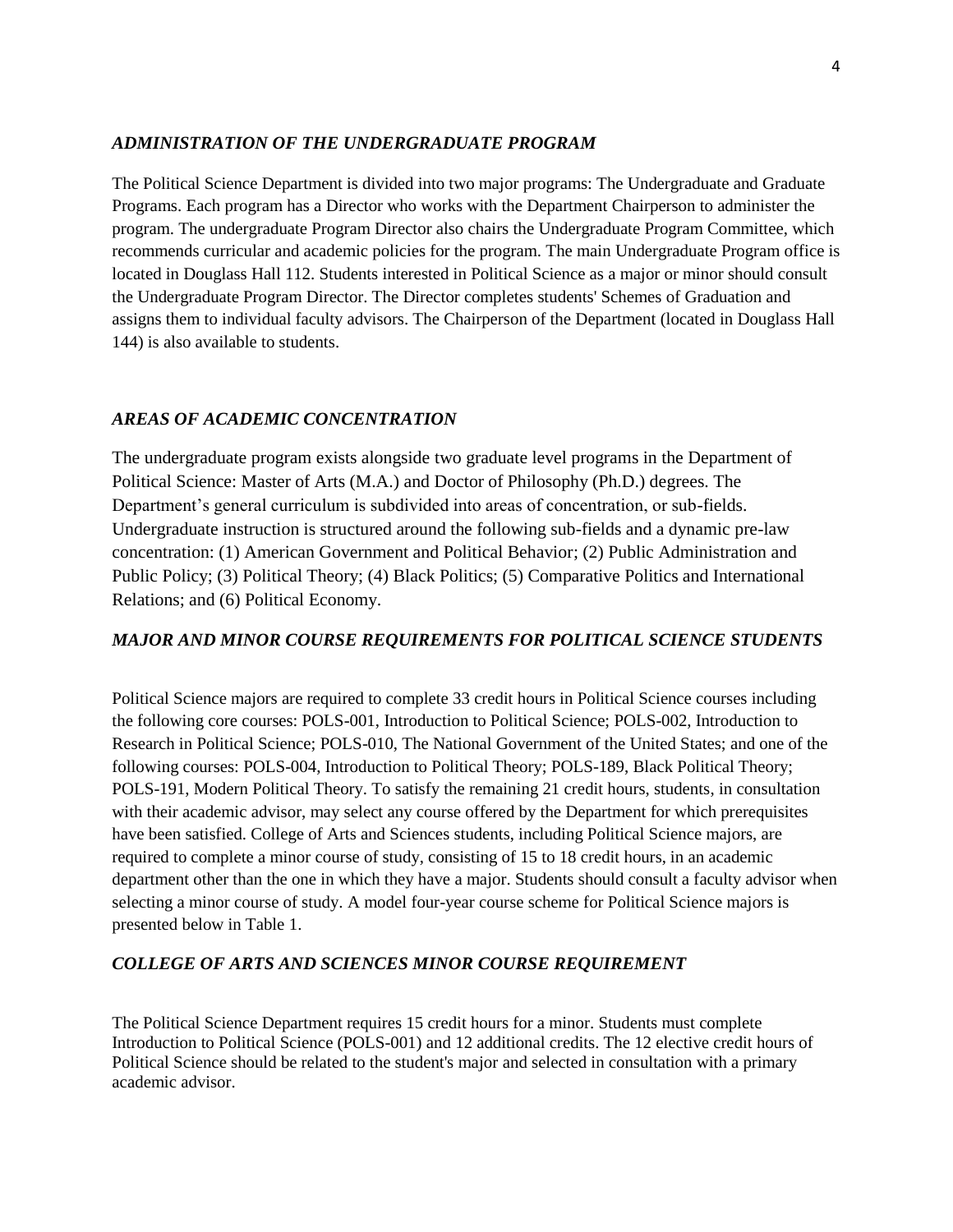#### *THE POLITICAL SCIENCE DEPARTMENT'S PRE-LAW PROGRAM*

The Department's Pre-Law Program is a four-year learning experience that involves academic advising, specific training, and special activities administered on a group and individual basis. Students who participate in the pre-law program significantly improve their chances of gaining admission to law schools. Students who are interested in preparing for the study of law should see the Director of the Pre-Law Program or the Undergraduate Program Director during the freshman year for printed materials and advice about course selection. The comprehensive nature of the Pre-Law Program means that it extends beyond the Political Science curriculum and involves courses in related departments such as English, Philosophy, Economics and History. Students will be advised about specific courses to take in these disciplines to enhance their law school preparation. These courses will be indicated in the student's Scheme of Graduation. A preparatory course for the Law School Admissions Test (LSAT) is recommended. The LSAT should be taken, preferably, during the spring semester of the junior year. Political Science pre-law students receive the following assistance: (1) notification about important deadlines; (2) scheduling of interviews with law school recruiters; (3) assistance with securing remission of fees for law school and related applications; (4) advice about how to select the most appropriate law school; (5) assistance with securing law school financing; (6) assistance with properly completing the admissions application; and (7) advice about how to secure effective reference letters. The Department will assist pre-law students in obtaining a legal internship with area law firms and organizations. The eligibility criteria are: junior or senior standing; and completion of at least two of the following courses: POLS-163 (Constitutional Law I), POLS-164 (Constitutional Law II) and POLS-186 (Administrative Law).

**Recommended Courses to Support the Pre-Law Curriculum.** Political Science pre-law students are given academic counseling about how to access other sets of courses in the College of Arts and Sciences to make sure they have the academic skills required for success in law school. For example, in addition to the Political Science pre-law courses, students may be advised to take College Grammar, Vocabulary Development, and Advanced Essay Writing in the English Department; Symbolic Logic, Philosophy of Law, and Principles of Reasoning in the Philosophy Department, Economics I and II in the Economics Department, and Statistics in the Sociology and Anthropology Department. Courses such as these may be pursued under the required 15 to 18 credit hour minor sequence and College of Arts and Sciences electives.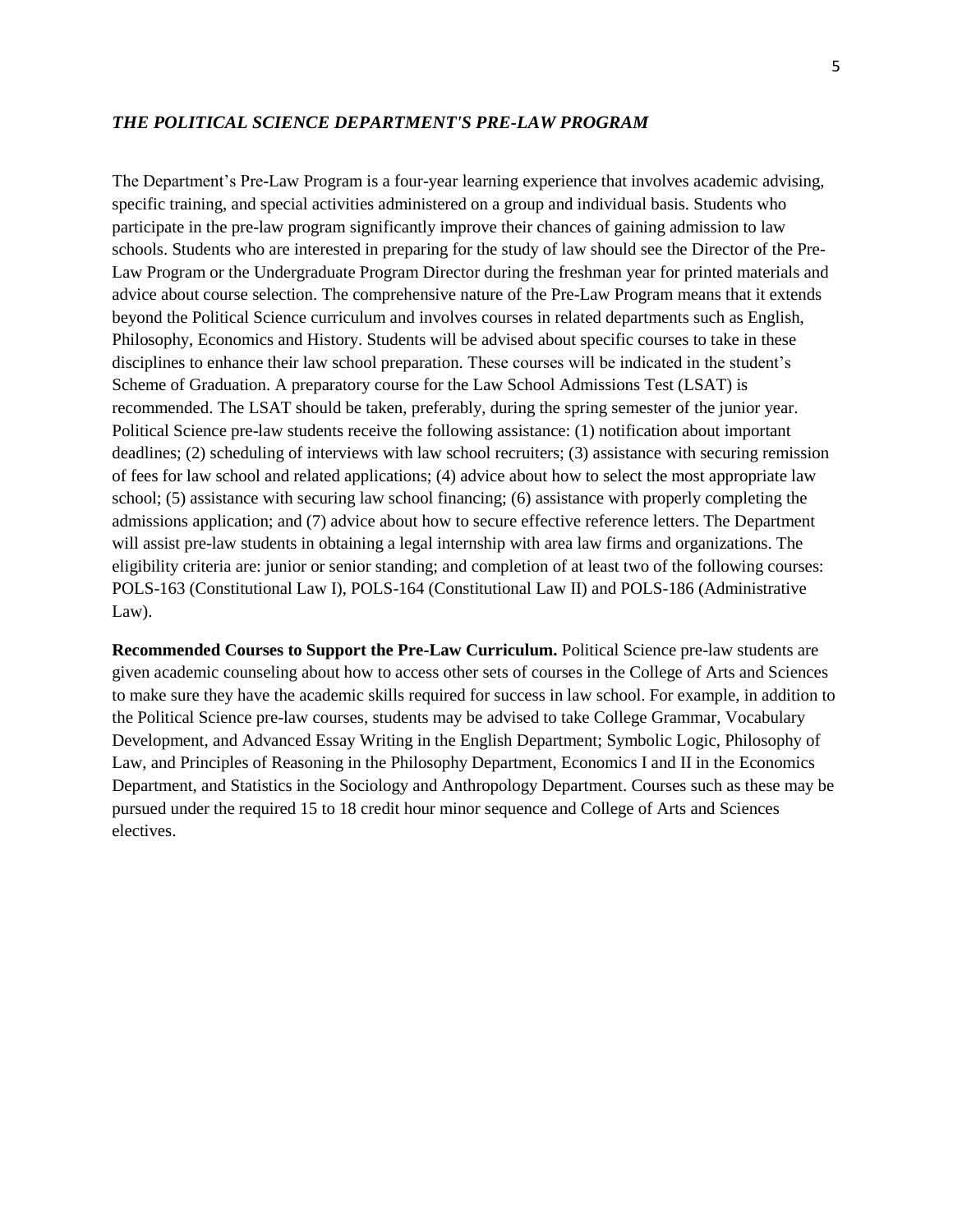### *Table 1. Model Four-Year Course Scheme For Political Science Majors\*\* 120 Credit Hours Required for Graduation; 33 in Political Science Courses, 15-18 in Minor Courses*

| Freshman Year (34 credit hours)                |                                             |  |
|------------------------------------------------|---------------------------------------------|--|
| <b>First Semester (17 credit hours)</b>        | <b>Second Semester (17 credit hours)</b>    |  |
| English (002, 3 credits)                       | National Government of the U.S. (3 credits) |  |
| Mathematics, Division D (3 credits)            | Mathematics, Div. D (3 credits)             |  |
| Introduction to Political Science (001, 3      | Foreign Language (4 credits)                |  |
| credits)                                       |                                             |  |
| Humanities, Division A, (3 credits)            | English (003, 3 credits)                    |  |
| Freshman Orientation (1 credit)                | Humanities, Div. A (3 credits)              |  |
| Foreign Language (4 credits)                   | Physical Education (1 credit)               |  |
| Sophomore Year (30 credit Hours)               |                                             |  |
| <b>First Semester (15 Credit Hours)</b>        | <b>Second Semester (15 Credit Hours)</b>    |  |
| Introduction to Research in Poli. Sci. (002, 3 | Philosophy (3 credits)                      |  |
| credits))                                      |                                             |  |
| Speech (3 credits)                             | Political Theory Course (3 credits)         |  |
| Foreign Language (3 credits)                   | Foreign Language (3 credits)                |  |
| Natural Science Division D (3 credits)         | Social Science, Division B (3 Credits)      |  |
| English, Writing course (3 credits)            | Humanities, Division A (3 credits)          |  |
| Junior Year (29 credit Hours)                  |                                             |  |
| <b>First Semester (16 Credit Hours)</b>        | <b>Second Semester (13 Credit Hours)</b>    |  |
| Political Science Major course (3 credits)     | Political Science Major Course (3 credits)  |  |
| Health Science (1 credit)                      | Political Science Major Course (3 credits)  |  |
| Social Science, Division B (3 credits)         | Afro-American Cluster (3 credits)           |  |
| Political Science Major Course (3 credits)     | Minor Concentration Course (3 credits)      |  |
| Natural Science, Division D (3 credits)        | Swimming (1 credit)                         |  |
| Political Science Major course (3 credits)     |                                             |  |
| <b>Senior Year (27 credit hours)</b>           |                                             |  |
| <b>First Semester (15 credit hours)</b>        | <b>Second Semester (12 credit Hours)</b>    |  |
| Political Science Major Course (3 credits)     | Minor Concentration Course (3 credits)      |  |
| Political Science Major Course (3 credits)     | Minor Concentration Course (3 credits)      |  |
| Minor Concentration Course (3 credits)         | General Elective (3 credits)                |  |
| Minor Concentration Course (3 credits)         | General Elective (3 credits)                |  |
| General Elective (3 credits)                   |                                             |  |

[\*\* Students should use this model scheme only as a general guide when registering for courses. The distribution of course requirements may be affected by initial placement, advanced placement credits, and other factors. Students should remember that credits earned in Center for Academic Reinforcement (CAR) courses do not count toward graduation. Immediately after selecting Political Science as a major, students should proceed to the College of Arts and Sciences Educational Advisory Center (Locke Hall 110) to obtain a Scheme of Graduation. The Scheme should then be taken to the Department's Undergraduate Program Director (Douglass Hall 112/806-9343) to be completed. The Director will assign the student an advisor and design an appropriate academic program for the student. Political Science majors, their faculty advisors, and the Undergraduate Program Director retain copies of the Scheme of Graduation.]

**==========================================================================**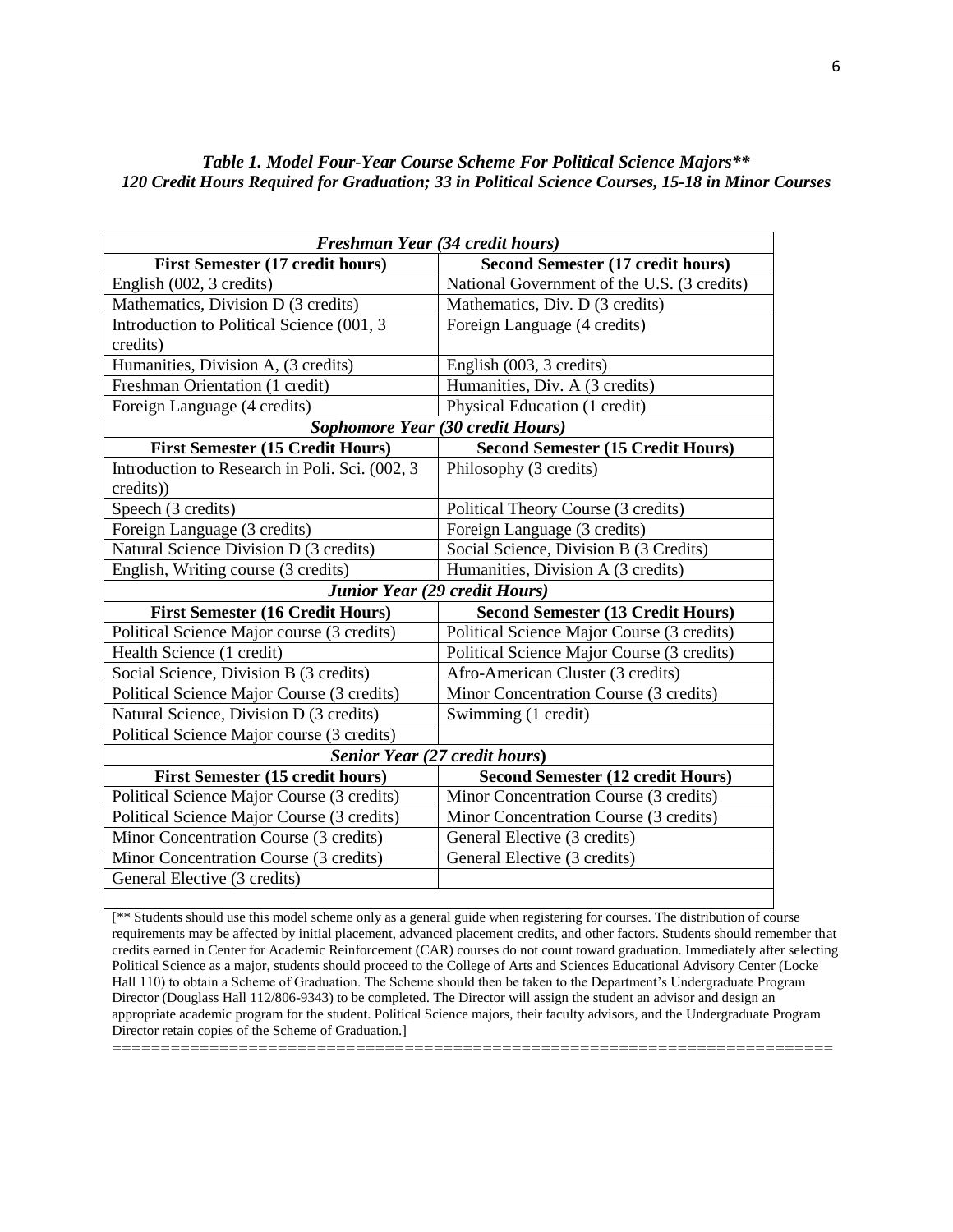#### *UNDERGRADUATE POLITICAL SCIENCE SUBFIELDS*

#### **Group A – American Government and Political Behavior**

**POLS – 010. National Government of the United States.** Introduces students to the origins, development, and organization of the national government of the United Sates. (A Departmental core course.) **POLS – 011. State and Local Government.** Examines the roles, functions and characteristics of governments and politics in the more than 80,000 American states and localities. (Satisfies a COAS division C requirement) **POLS – 140. American Political Parties**. Examines the operation of political parties under the American system of government. Prerequisite: POLS – 010. **POLS – 141. American Public Opinion and Pressure Groups.** An examination of public opinion and how it affects political action with emphasis on opinion formulation and measurements, propaganda, and pressure group aims and activities. Prerequisite: POLS – 010. **POLS – 142. The American Judicial Process.** Examines the role of courts with emphasis on judicial recruitment and policy-making. Considers the relationship of courts with the legislative and executive branches of government. Prerequisites: POLS – 010. **POLS - 144. The American Presidency.** A study of the sources, bases, and character of presidential power with consideration of the relationships of the executive office to governmental, public and private groups. Prerequisite: POLS -010. **POLS – 148. District of Columbia Government and Politics.** Examines the government and politics of the District of Columbia, focusing on its relations with Congress and local governments during the current home rule period**. POLS – 163. Constitutional Law I.** Explores the structure of the U.S. Constitution in the context of political and economic developments with a focus on judicial review, congressional commerce powers, the contract clause, and presidential powers. Prerequisite: POLS – 010. **POLS – 164. Constitutional Law II.** An examination of the development of civil rights and civil liberties focusing on such topics as voting rights, free speech and press, and religious freedom. Prerequisite: POLS – 010,163. **POLS – 180. Urban Government and Politics.** Examines the urbanization, development, functions and structure of cities and considers the politics of modern municipalities. Prerequisite: POLS – 010. **POLS – 181. The American Legislative Process.** An examination of the machinery and function of congressional lawmaking in the United States. Prerequisite: POLS – 010. **POLS – 184. Problems in American Democracy.** An examination of selected major public policy issues, long-term and current forces and problems challenging American Democracy; interdisciplinary in method and content. Prerequisite: POLS -001 and 010. **POLS- 185. Political Behavior.** Examines American voter behavior and political participation in political parties, interest groups and social movements. Considers the application of theory, method, and products of scientific analysis to American political behavior. POLS….**Special Topics in American Government and Political Behavior.** In depth study of important and or contemporary topics in American Government and Political Behavior. Prerequisites: junior or senior standing.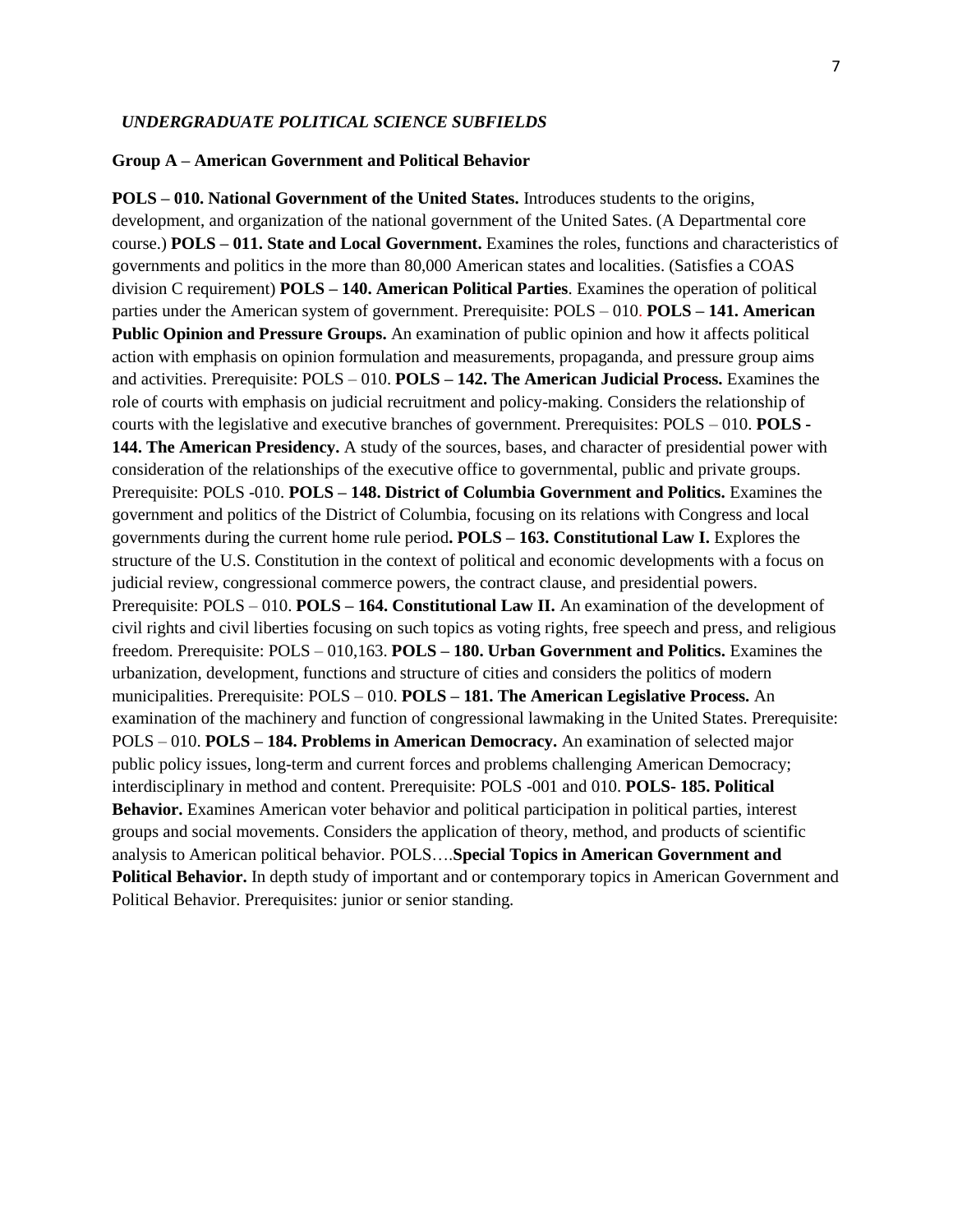#### *Group B—Public Administration and Public Policy*

**POLS – 138. Seminar in Community Development.** Examines theories of leadership, community building and activities of community development organizations that seek to address the needs of distressed low-income minority communities. **POLS – 139. (BIO – 204) Science and Public Policy.** A team- taught course (professors from Political Science and Biology) that explores the interaction of scientific knowledge, as generated and applied by scientists, with public policy, as decided upon by an array of authoritative decision-makers. The case method, lectures, and internet-based research are used in this course. **POLS – 145. Principles of Public Administration.** Focuses on the basic concepts of public administration, and examines issues related to organizational efficiency and procedures, personnel and financial administration, administrative law, and public relations. Prerequisites: POLS - 001 and 010. **POLS – 146. Public Personnel Administration.** Exposes students to the basic principles of personnel management applicable to public service and private enterprise. Prerequisites: POLS – 001,010, and 145. **POLS – 149. Introduction to Public Policy Analysis.** Introduces students to the basic theories and concepts of the policy analysis with a particular emphasis on selected policy issues such as welfare, employment, education, health insurance and housing. Attention is given to the impact of policy decisions on the Black community, the economically disadvantaged and other minorities. Prerequisite: POLS – 010.

**POLS – 150. Internship I.** Limited internship opportunities are available to political science majors. Interns work from 15 to 20 hours per week in professional positions in congressional and executive agencies, law firms, and non-profit organizations. Junior or senior standing and permission of the instructor. **POLS – 151. Internship II.** Continuation of POLS – 150. Junior or senior standing and permission of the instructor. **POLS – 152-01. Internship III/Community Development.** Available to students who minor in Community Development. Student interns participate in area community development programs under the direction of the direction of the Community Development coordinator. **POLS – 152-02 and 03. Internship III.** Available to Political Science students who win international, national, or regional competitive internships. In this context, students may be placed at the U.S. State Department, Supreme Court, or White House. Prerequisite: Junior or senior status, and the recommendation of the department. **POLS – 156. Administrative Law.** Examines cases illustrating the manner in which the conduct of public officials is regulated. Prerequisites: POLS – 142 or 145. **POLS – 783. Race and Public Policy-Writing.** A survey of the policy-making process from the formulation and legislative to the implementation and occasional adjudicative phases. Examines the concepts and treatment of race and racial equity as addressed through traditional and non-traditional perspectives in public policy. A Writing Across the Curriculum that satisfies the college of Arts and Sciences writing requirement. Prerequisites: POLS – 001 and 007. POLS….**Special Topics in Public Administration and Public Policy.** In depth study of important and or contemporary topics in Public Administration and Public Policy. Prerequisites: junior or senior standing.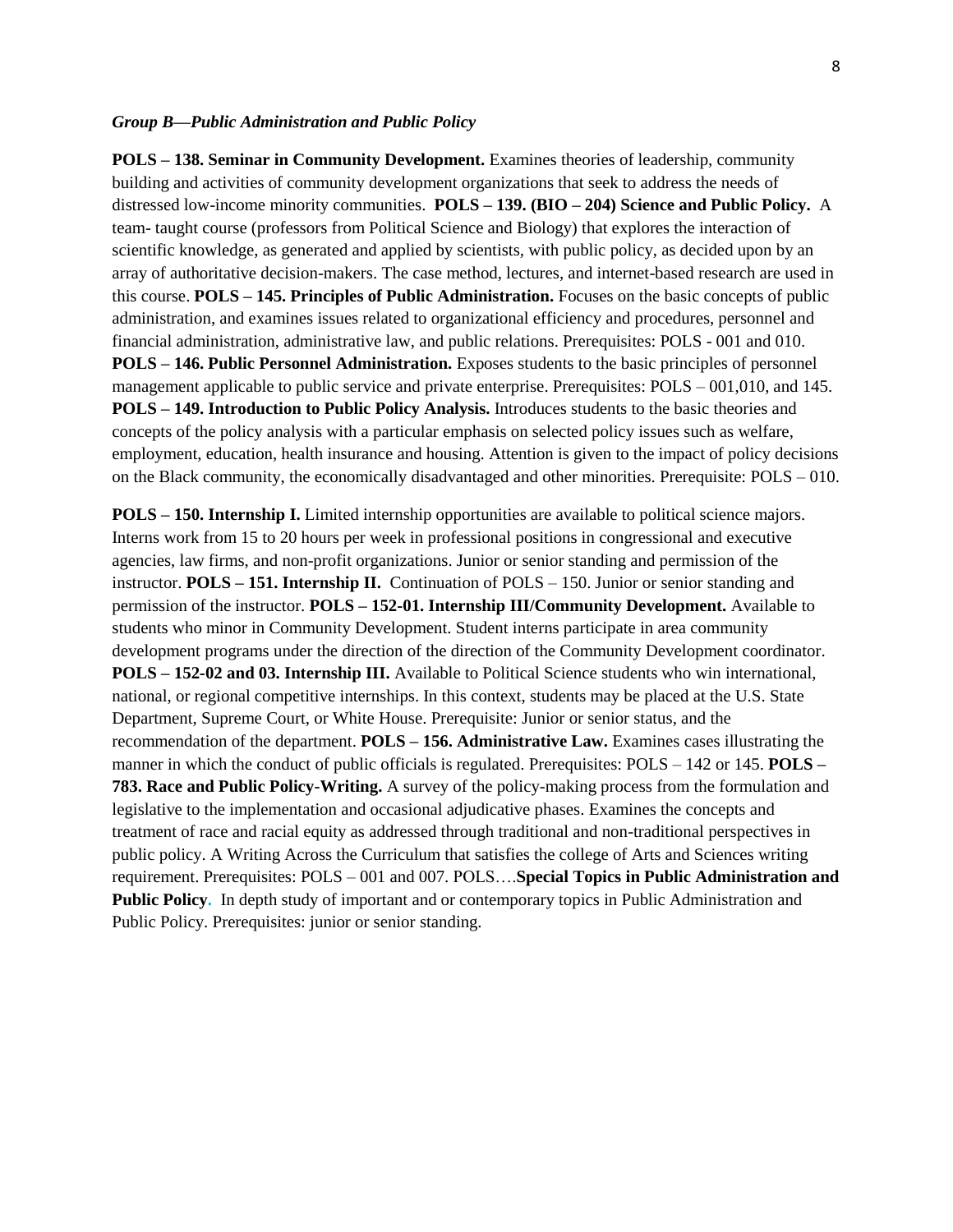#### *Group—C Political Theory*

**POLS – 001. Introduction to Political Science.** An introduction to the basic concepts and fundamental substantive divisions of the discipline of Political Science. (A core course that is required od all Political science majors and minors. Satisfies a COAS Division B requirement.) **POLS – 004. Introduction to Political Theory.** An examination of theoretical approaches in the study of politics and an analytical introduction to the basic political concepts in their historical context. (Satisfies a departmental core course requirement.) **POLS – 160. American Political Thought.** A study of the origins and development of American political thought from the colonial period to the present. Prerequisite: POLS – 010 and **POLS – 189. Black Political Theory.** A review of developing types of political strategy based on the analysis of various black political situations, utilizing gaming, system analysis, and other relevant techniques. Prerequisite: POLS – 143 junior or senior standing. **POLS – 190. Classic and Medieval Thought.** Examines political theorists from Plato through the theorists of the French Revolution. Open to majors or minors in Political science with junior standing and above. Prerequisite: POLS – 004. **POLS – 191. Modern Political Theory.** Examines political theorists from the Renaissance to the end of the 19th Century. (Satisfies a departmental core course requirement.) **POLS – 192. Contemporary Approaches**  to Political Analysis. Examines political theorists of the 20<sup>th</sup> and 21<sup>st</sup> Centuries. Open to majors or minors in Political Science with junior standing and above. Prerequisite: POLS – 004. **POLS – 193. Special Topics in Political Theory.** In depth study of important topics and/or writers in political theory. Prerequisites: junior or senior standing. **POLS – 700 (Fall) and POLS – 701 (Spring). Political Analysis-Writing.** A College of Arts and sciences Writing Across the Curriculum that examines the basic approaches to political analysis using an intensive writing format. (Satisfies COAS third writing course requirement) Prerequisites: ENGL – 002 and 003.

#### *Group D—Research Methodology*

**POLS – 002. Introduction to Research in Political Science.** An introduction to the various methods and approaches to the analysis of political phenomena in the field of Political Science. (Required departmental core course). **POLS – 162. Seminar in Survey Methodology.** The course is designed around a collective student-developed, administered and analyzed major survey. Prerequisite: POLS – 002.

**POLS – 165. Political Behavior.** An examination of American voter behavior and participation in political parties, interest groups, societal movements involving the application of theory and products of the scientific analysis of American political behavior. Open to majors or minors with junior standing or above. **POLS – 199. Behavioral Research Methods.** Focuses on the fundamentals of research design and data analysis with an introduction to elementary statistics. Prerequisite:  $POLS - 002$ . POLS….**Special Topics in Research Methodology.** In depth study of important and or contemporary topics in Research Methodology. Prerequisites: junior or senior standing.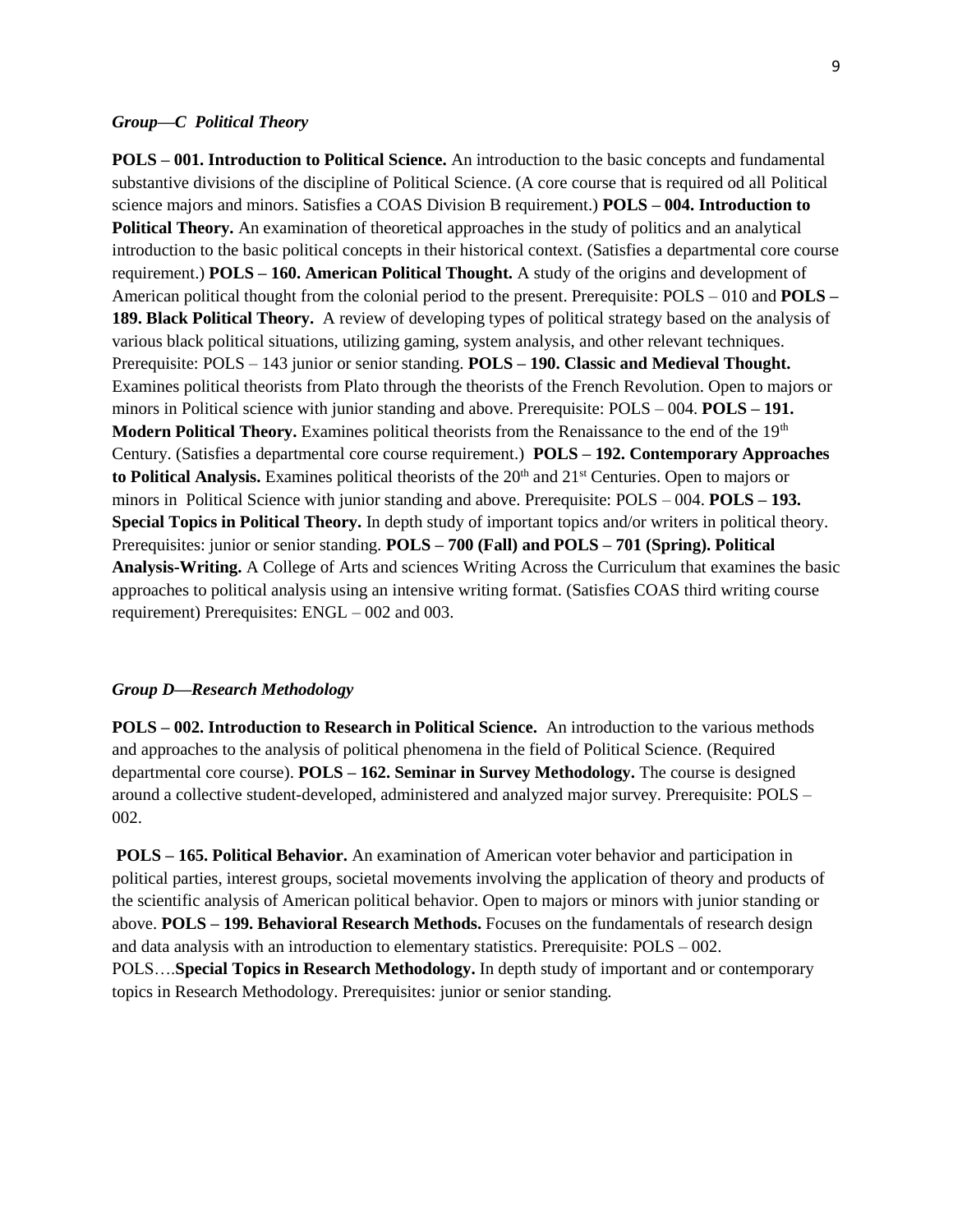#### *Group E – Black Politics*

**POLS-007. Introduction to Black Politics.** A general overview of the field of black politics focusing on (1) the study of a historical and black political experience, (2) economic and aspects of black existence, (3) black ideology, (4) measurements of black political power, (5) leadership in black communities and organizations,(6) black political movements, (7) legal aspects of politics, (8) black political behavior, and (9) methods of studying black politics. **POLS – 006. Pan Africanism.** A comparative analysis of political behavior in black communities in the Western Hemisphere. Prerequisite: Junior status or above. (Also satisfies the University African American Cluster course requirement. **POLS – 143. Black Politics: Electoral & Non-Electoral.** This course examines the rise, fall and reemergence of the black electorate in the United States. Prerequisites; POLS – 010 and 011. (Satisfies a COAS division C requirement) **POLS – 183. Race and Public Policy.** This course combines perspectives from the fields of Black politics and Public Policy and Administration in order to develop a theoretical perspective on the convergence of race and public policy and a set of policy relevant strategies on important problems and issue-areas of special relevance to the national black community. The course is team taught by instructors from the Black Politics and Public Policy fields. Prerequisites: POLS – 007, and/or PLOS – 149 or by permission of instructors. **POLS – 187. Urban Black Politics.** A survey of the major forces at work in metropolitan areas that are radically changing urban and suburban politics, focusing on the politics of social change and modernization. Prerequisites: POLS – 001, 007 and 011. **POLS – 189. Black Political Theory.** A review of developing types of political strategy based on the analysis of various black political situations, utilizing gaming, system analysis, and other relevant techniques. Prerequisite: POLS – 143. **POLS – 194. Politics of Campaign Management.** Provides students an opportunity to gain experience in the practical aspects of electoral politics. Where convenient, direct involvement on political campaigns will be provided. Open to juniors, seniors and graduate students. **POLS – 196. Seminar in Black Politics.** Examines the various ways black political behavior is conceptualized and analyzed, and focuses on the interaction between the course and real political situations. Attention is given to the analysis of on-going problems with which the black community is chronically confronted. Prerequisite: POLS – 001, 007. POLS….**Special Topics in Black Politics.** In depth study of important and or contemporary topics in Black Politics. Prerequisites: junior or senior standing.

#### **Group F – Comparative Politics and International Relations**

**POLS-003. Introduction to Comparative Politics.** Provides a basic knowledge of the functions of government as a social institution by using a comparative approach. Prerequisite: POLS-128. (Satisfies a COAS division C requirement). **POLS-005. Introduction to African Politics.** Examines selected traditional concepts of African society as they relate to contemporary political institutions, and considers political developments before and after the independence of African nations. (Satisfies a COAS division C requirement). **POLS-110. Parliamentary Systems**. An examination of the development and present status of parliamentary forms of government, focusing on nations selected by the instructor. Prerequisites: POLS-003 and POLS-128. **POLS-125. Politics of the Third World.** Examines major themes in the study of Third World politics and society, and considers central issues related to development and change. Prerequisite: POLS-003, 128. **POLS-126. African Nationalism**. An examination of African nationalism as apolitical dynamic that contributed to the initial resistance of African peoples to colonialism, the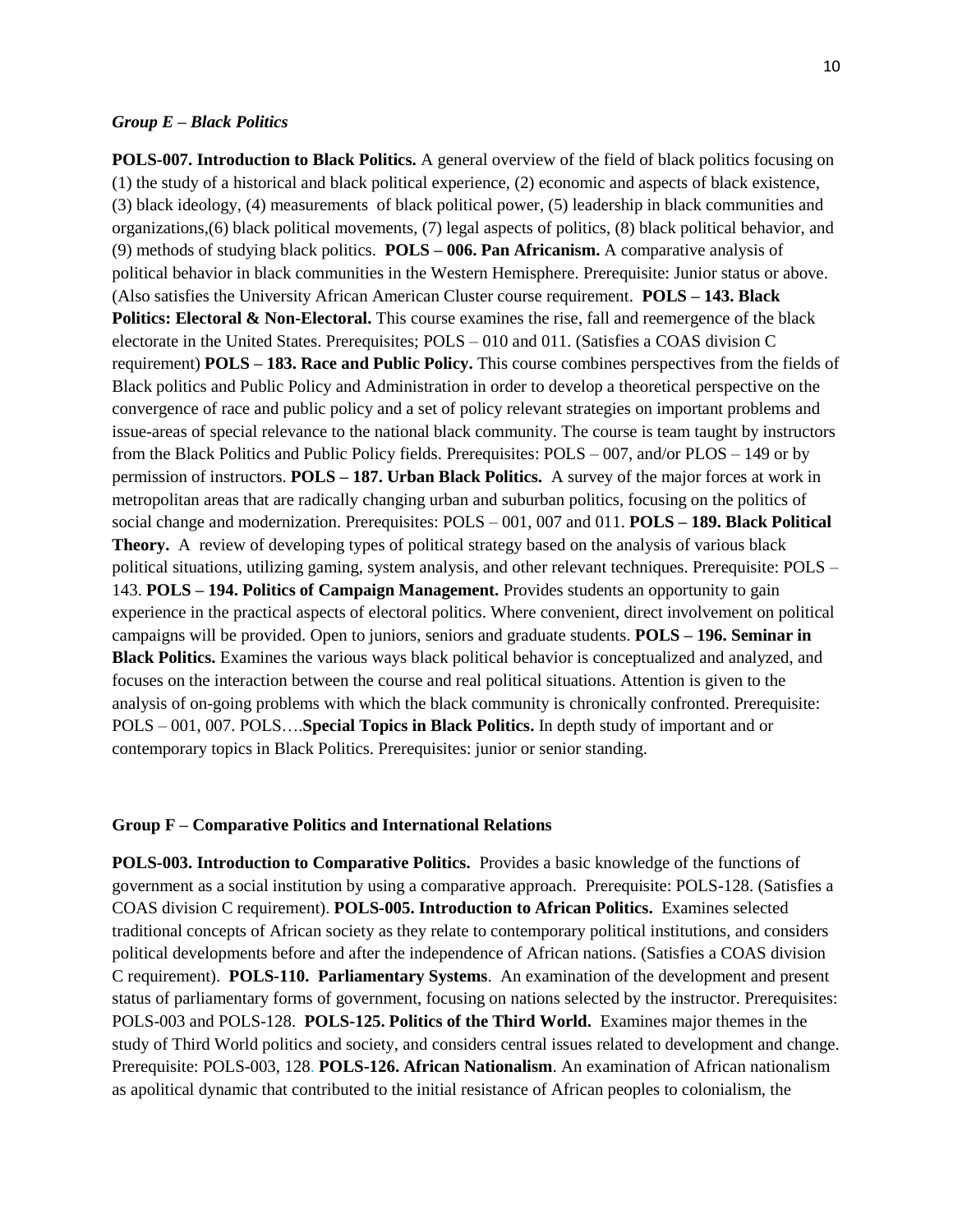forging of national independence, and subsequent nation-building activities, Prerequisite: POLS-001 and 005. **POLS-128. International Relations**. An introduction to the basic problems of international relations arising out of the power competition of states, and the methods used to settle international conflicts, Prerequisite: POLS-001. **POLS-159. Simulation of International Organizations. S**tudent simulate the proceedings of international organizations such as the African Union (AU), the North Atlantic Treaty Organization (NATO), the Organization of American States (OAS), the Arab League and the United Nations (U.N.) In collaboration with students from other universities and embassies of member states in Washington, DC, students draft and debate resolutions on key issues facing the international organizations. **POLS-166. Russian Politics.** An examination of post-communist Russia and the international and domestic forces that gave rise to it. The course explores Russia's foreign and domestic policies and the CIS system. Prerequisites: POLS-003, 128. **POLS-169. Government and Politics of Southern Africa.** Examines political issues affecting the nations of southern Africa (Angola, Mozambique, Republic of South Africa, Zimbabwe, Lesotho, Botswana, and Swaziland). Prerequisite: POLS-005**. POLS- 170. Government and Politics of Central America and the Caribbean.** Examines contemporary politics and society in Central America and the Caribbean. Key issues facing the nationstates and peoples of the region are considered. Prerequisites: POLS- 003 and 128. **POLS -171. Government and Politics of South American Countries.** Examines the political institutions and structures in Latin American states south of Panama. Prerequisites: POLS -003 and 128**. POLS -172. Government and Politics of the Far East.** Examines the constitutional structure and political development of China, Taiwan, Japan and Korea. Prerequisite: POLS-003**. POLS-173. Government and Politics of the Middle East and North Africa.** Focuses on the governmental structure of Middle East and Northern African states, regional issues and developmental concerns. Prerequisite: POLS-001. **POLS-174. Government and Politics of South Asia.** Explores political developments, party formations, and political behavior in India, Pakistan, Ceylon, and Nepal. Prerequisites: POLS-001 and 128. **POLS-175. Government and Politics of Southeast Asia.** Examines the political situation in Malaysia, Burma, Thailand, Laos, Cambodia, Vietnam and Indonesia. Prerequisite: POLS-001 and 128. **POLS-176. Government and Politics of Sub-Sahara Africa.** Focuses on political and governmental developments and problems of nations in tropical Africa. Prerequisite: POLS-005**. POLS-178. American Foreign Policy**. A survey of the objectives and formulation of American foreign policy. Prerequisite: POLS-128. **POLS-179. Foreign Policies of the Major Powers.** A survey of the basic policies of the contemporary major powers (Great Britain, Russia, France, United States, Germany, Japan, and China). Prerequisite: POLS-128**. POLS-188. European Politics.** Focuses on the political, economic and social dynamics affecting the development of Europe and its relations with other nations. Prerequisites: POLS-001, 128**. POLS-195. Nationalism and Revolution.** Introduces students to the nature and role of nationalism and revolution in modern times. Theories of revolution and nationalism and their social and economic consequences are discussed. Prerequisite: POLS-001**. POLS-197. Comparative Political Parties.** Explores the role of political parties in political mobilization, issue development and articulation, representation and candidate recruitment and social control in different countries in varying stages of development**. POLS-198. The United Nations and Regional Organizations.** A study of the origin, structure, procedure and current status of the United Nations, and an analysis of the structure and various regional organizations. Prerequisite: POLS-128. POLS….**Special Topics in Comparative Politics and International Relations.** In depth study of important and or

contemporary topics in Comparative Politics and International Relations. Prerequisites: junior or senior standing.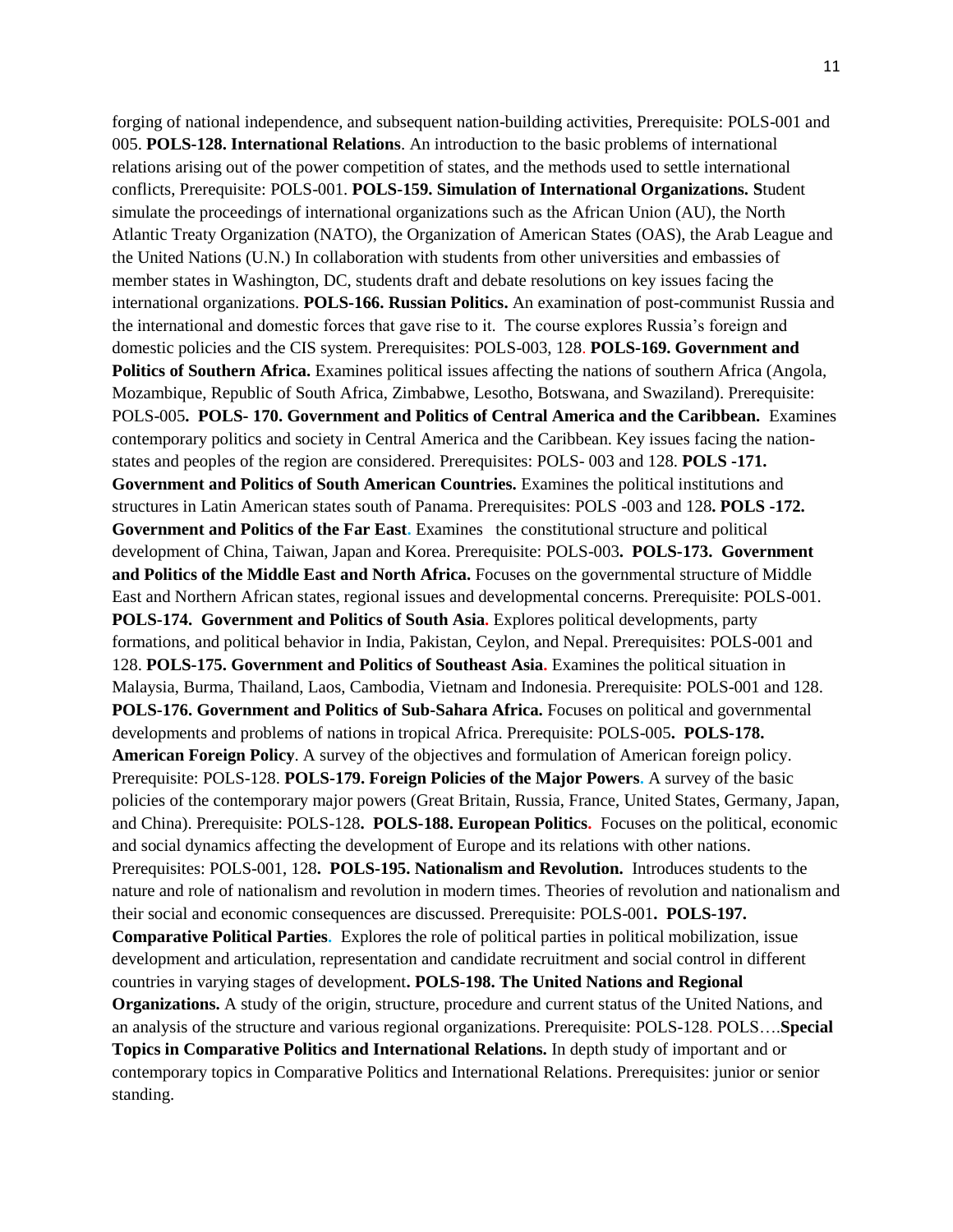#### **Group G – Political Economy**

**POLS-008. Introduction to Political Economy.** Explores the interrelationship between the political and economic process involving the production, distribution and consumption of goods and services. Offers a discussion of the basic theoretical approaches that explain this interrelationship both within and between societies, divided into classes, ethnic and or religious groups. **POLS-165. Urban Political Economy.**  This course uses tools of political economy to examine critical urban problems. It concentrates on understanding the political economy perspective as well as applying this analytic approach to the study of such problems as the fiscal crisis of the cities, urban structure and movements, crisis in some key areas such as housing, education, employment, poverty, transportation, crime, etc. Prerequisites: POLS-001 and 008. POLS….**Special Topics in Political Economy.** In depth study of important and or contemporary topics in Political Economy. Prerequisites: junior or senior standing.

#### **Group H-Departmental Honors Directed Readings Courses**

Political Science majors who are members of the College of Arts and Sciences' Honors Program participate in departmental directed reading courses and write a senior thesis during their senior year. They must complete the following sequence of courses: **POLS- 084,085 Directed Reading in Honors for Sophomores.** (1credit hour each semester); **POLS-088,089 Directed Reading in Honors for Juniors**. (1 credit each semester); and **POLS-092,093 Senior Departmental Honors.** (3 credit hours each semester). Honor student may be assigned to individual professors or participate in small group honors reading sessions.

#### **MODEL ACADEMIC PROGRAMS**

**Scheme of Graduation**: By the beginning of their sophomore year, Political Science Majors must obtain a Scheme of Graduation from their Counselor in the Educational Advisory Center (EAC) located in Locke Hall 110. The Undergraduate Program Director or the Department Chairperson, in consultation with the student, shall complete the Scheme of Graduation, indicating the political science courses to be completed and assigning a departmental advisor to the student. Political Science majors, including those who concentrate in pre-law are required to complete eleven courses in Political Science (33 credit hours). After satisfying the twelve (12) credit hours of required core courses (POLS – 001,002, and 010 and three (3) credit hours in political theory – POLS- 004, 189 or 191), Political Science majors are free to choose elective courses in accordance with their academic interests and career plans. In making decisions about what elective Political science courses to take, students should consult with their assigned advisor, the Director of Undergraduate Studies, or the Department Chairman. It is advisable to select the electives from any two sub-fields or areas in Political Science. Listed below are model academic programs from which Political Science majors and minors may select. Each of the models or clusters is advisory and designed to help students develop a balanced program of study to support their career and professional interests.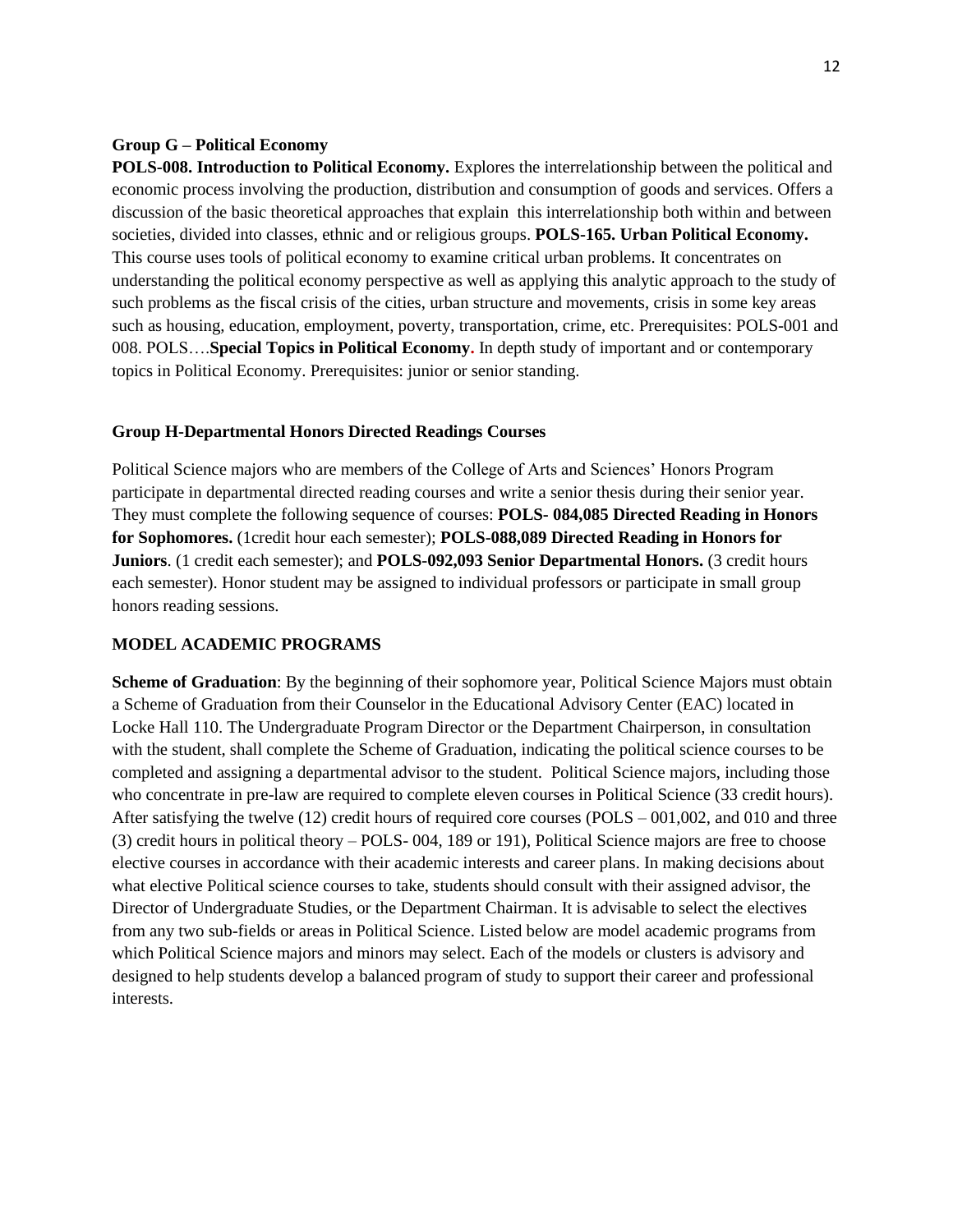### **Program A (Pre-law Concentration)**

(004) Introduction to Political Theory (011) State and Local Government and Politics; (142) American Judicial Process; (144) The American Presidency; (160) American Political Thought; (163) Constitutional Law I; (164) Constitutional Law II; (186) Administrative Law, and (191) Modern Political Theory.

**Program B (Concentration in Public Administration/Policy)** (011) State and Local Government and Politics; (145) Principles of Public Administration; (146) Public Personnel Administration; (147) Seminar in Public Administration; (149) Introduction to Public Policy Analysis; (163) Constitutional Law I (and/or 164); (186) Administrative Law; (150) Internship (and/or 151) ;(183) Race and Public Policy; and (144) The American Presidency. Students who select Program B should consider Economics as a minor.

# **Program C (Concentration in Political Theory**

(004) Introduction to Political Theory; (190) Classical and Medieval thought; (191) Modern Political Theory; (192) Contemporary Approaches to Political Analysis; (008) Introduction to Political Economy; (189) Black Political Theory; (142) The American Judicial Process; (195) Nationalism and Revolution; and (160) American Political thought. A student interested in concentrating in Black Political Theory should consider Philosophy as a minor with a program of courses planned in consultation with a faculty advisor. If the student does not minor in Philosophy, at least two of the following courses in the Department of Philosophy should be taken as electives: PHIL-102 Value Theory; PHIL-180 Introduction to Political Philosophy; PHIL-160 Introduction to Plato; and PHIL-155 Philosophy of Law.

# **Program D (Concentration in International Relations/Comparative Politics)**

(128) International Relations; (003) Introduction to Comparative Politics; (008) Introduction to Political Economy; (125) Politics of Emerging Nations; (178) American Foreign Policy; (179) Foreign Policies of the major Powers; and (181) The American Legislative Process. **Regional Courses.** Students should select regional courses compatible with their particular interest in the international or comparative politics. Students interested in concentrating in the international/comparative area should consider History or Economics as a minor with a program of courses planned in consultation with a faculty advisor.

# **Program E (Concentration in Black Politics)**

(007) Introduction to Black Politics; (011) State and Local Government; (140) American Political Parties; (143) Politics: Electoral & Non-Electoral; (142) The American Judicial Process; (157) Law and Politics of Poverty I; (165) Urban Political Economy; (189) Black Political Theory; (183) Race and Public Policy; (194) Politics of Campaign Management; (196) Seminar in Black Politics; and (006) Pan-Africanism. Students interested in concentrating in Black Politics should consider Afro-American Studies or History as a minor with a program of courses planned in consultation with their advisor.

# **Program F (Concentration in Quantitative Methodology)**

The Department offers a sequence of courses beyond the Introduction to Research in Political Science course (002) that is designed to provide students research and quantitative methodology skills. These courses are: (004) Introduction to Political Theory; (162) Seminar in Survey Methodology; (185) Political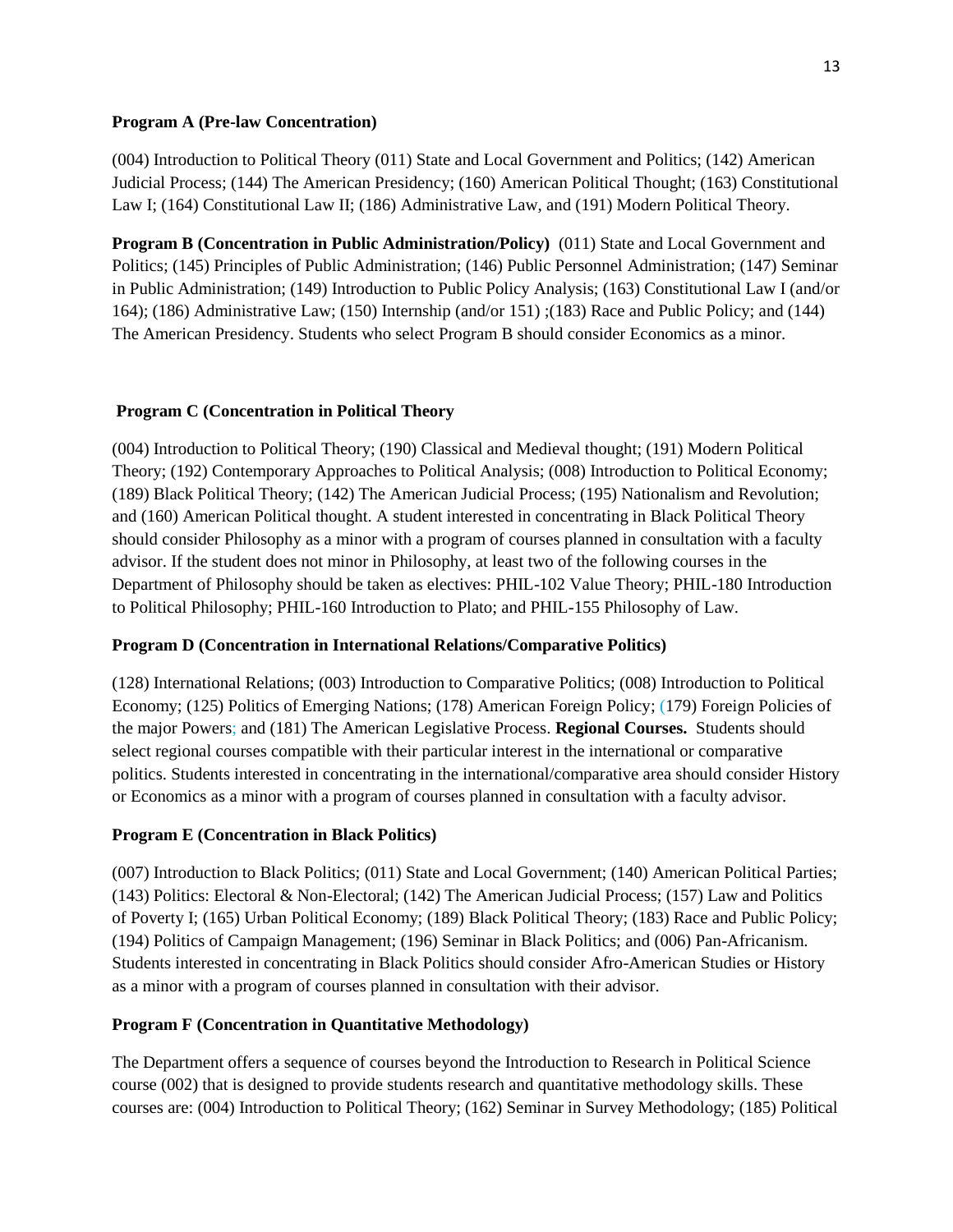Behavior; and (199) Behavioral Research Methods. Students interested in research and quantitative methodology should consider Economics, Sociology or Psychology as minors with courses selected in consultation with their faculty advisor.

### **Program G (Concentration in American Government and Politics)**

(011) State and Local Government and Politics; (140) American Political Parties and/or (141) American Public Opinion; (142) The American Judicial Process; (007) Introduction to Black Politics; (160) American Political Thought; (145) Principles of Public Administration; (163) Constitutional Law I; (178) American Foreign Policy; (150) Internship (and/or 151); and (185) Political Behavior.

# **INTERNATIONAL AFFAIRS IN THE POLITICAL SCIENCE DEPARTMENT**

The Political Science major, with a concentration in International relations and Comparative Politics (Group F), is ideal for students interested in graduate study or careers in international affairs. In addition to the diverse faculty and core curriculum, Political Science students have access to study abroad, internship, and exchange opportunities that enrich their studies. The department also facilitates student access to the **Ralph Bunche International Affairs Center** where academic lectures, seminars, and conferences are held. An important dimension of the Department's curriculum in the area of international affairs is its **Simulation of International and Regional Organizations.** Working in collaboration with student delegations from other colleges and universities, Political Science students have an opportunity to participate in the simulation of the proceedings of various international organizations. Included are National and International Models of the following organizations: the United Nations, the African Union, the Organization of American States, the North Atlantic Treaty Organization and the League of Arab States. These multi-university activities are designed to increase student awareness and knowledge of global issues and the quest for peace. The first and second National Models of the Organization of African Unity were held at The Johns Hopkins and Georgetown Universities in 1980 and 1981, respectively. Subsequent simulations have been held at Howard University. Interested students should contact Dr. Michael Nwanze in Douglass Hall 112. Interested and eligible students should register **for POLS-159 (Simulation of International Organizations).**

# **COMMUNITY DEVELOPMENT PROGRAM AND MINOR**

The Political Science Department participates with other departments in the College of Arts and Sciences to offer a minor in Community Development. The Community Development minor is broadly interdisciplinary curriculum that is designed around a set of interdisciplinary courses that ground theory in practice, emphasize teamwork, utilize the scholar-practitioner model, and forges partnerships with government, industry, and non-profit organizations to provide student hands –on experience. Students must complete two (2) elective courses selected from list of eligible courses, and a community development- based internship taken through a department-based internship course. The core course for the minor **(Seminar in Community Development, POLS-138)** and **the Community Development Internship course (POLS-152-01)** are offered in the Political Science Department.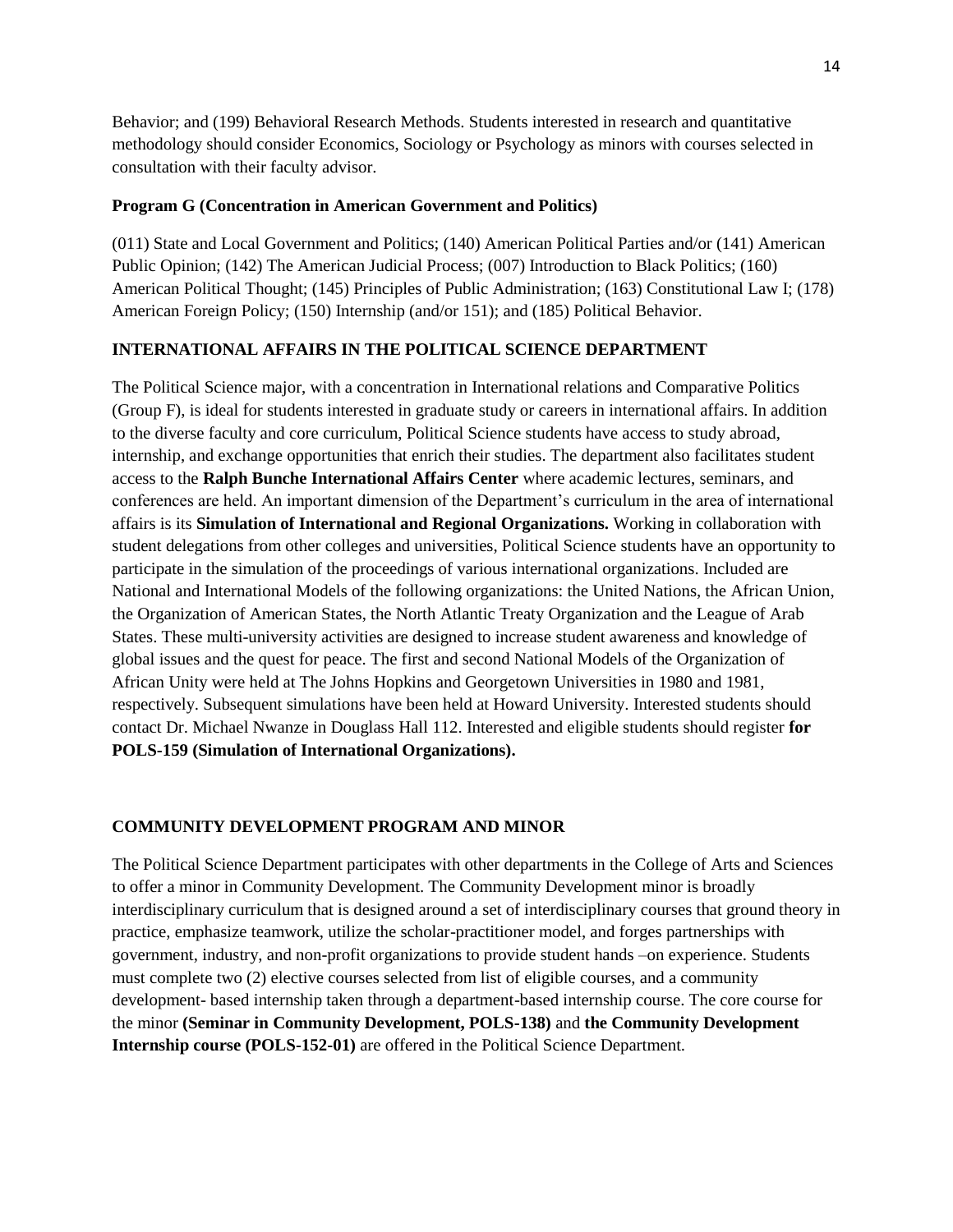#### **THE COLLEGE OF ARTS AND SCIENCES SENIOR COMPREHENSIVE EXAMINATION**

A senior comprehensive examination is a graduation requirement of the College of Arts and Sciences. Students in the College of Arts and Sciences must pass a comprehensive examination administered by their respective departments as a requirement for graduation. The senior comprehensive examination is offered twice a year in November and April. The exact date of the comprehensive examination is printed each semester in the University Directory of Classes. In the Department of Political Science, the first part of the examination covers material normally encountered in the **four required core Political Science courses:** *(Introduction to Political Science, National Government of the United States, Introduction to Research in Political Science, and a course in Political Theory).* The second part of the examination deals with material normally encountered in upper division courses in the various sub-fields or areas of political science. Students must earn at least 60 percent to pass the examination. A student who does not pass may take the examination again at the next regularly scheduled offering. Prior to the examination, the department provides a set of practice questions and holds two review sessions for students wishing to take the examination.

#### **INTERNSHIP, EXCHANGE, AND STUDY ABROAD OPPORTUNITIES**

The Department makes available to its students a variety of internship, exchange and study abroad opportunities. An internship coordinator manages the department's internship program. Students interested in an internship register, with the instructor's permission, for one of the following courses: **POLS-150 (3 credits), POLS-151 (3 credits), or POLS-152 (3 -6 credits).** The objective of the internships is to provide students practical experiences in professional and community service settings. With internship assignments ranging from 15 to 20 hours per week, students are assigned to professional positions with community agencies, the White House, and other Federal and local government agencies. In addition to their job responsibilities, interns are required to participate in a seminar arranged by the Director, and prepare a research paper or other projects. Their site supervisors also evaluate them. For additional information concerning internships, students should consult the coordinator of the Internship Program. In some instances, students find their own positions and simply seek approval from the coordinator of the Internship Program. Eligibility for academic credit-granting internships is restricted to Political Science majors with senior standing (at least 90 credits completed). Political Science majors are encouraged to take advantage of student exchange opportunities with affiliated universities and study abroad opportunities coordinated by the College of Arts and Sciences and the Ralph Bunche International Affairs Center.

# **COLLEGE OF ARTS AND SCIENCES AND DEPARTMENTAL HONORS**

**College Honors Program**. The College of Arts and Sciences sponsors an Honors Program that is available to qualified Political Science students. The program provides academically talented students an additional opportunity to study, work, and exchange ideas within a stimulating intellectual atmosphere. Freshmen are selected for the College of Arts and Sciences Honors program on the basis of their high school records, SAT or ACT test scores, and letters of recommendation.

Entering students who meet the eligibility requirements are invited in July of each year to join the Program. Students who earn a 3.50 or higher cumulative average after the freshman year are invited to join the Honors Program. Students are not admitted to the Honors Program after the sophomore year. A minimum cumulative 3.00 grade point average is required to maintain membership in the honors program. Honors study includes courses in general education and in specialized departmental areas. In the student's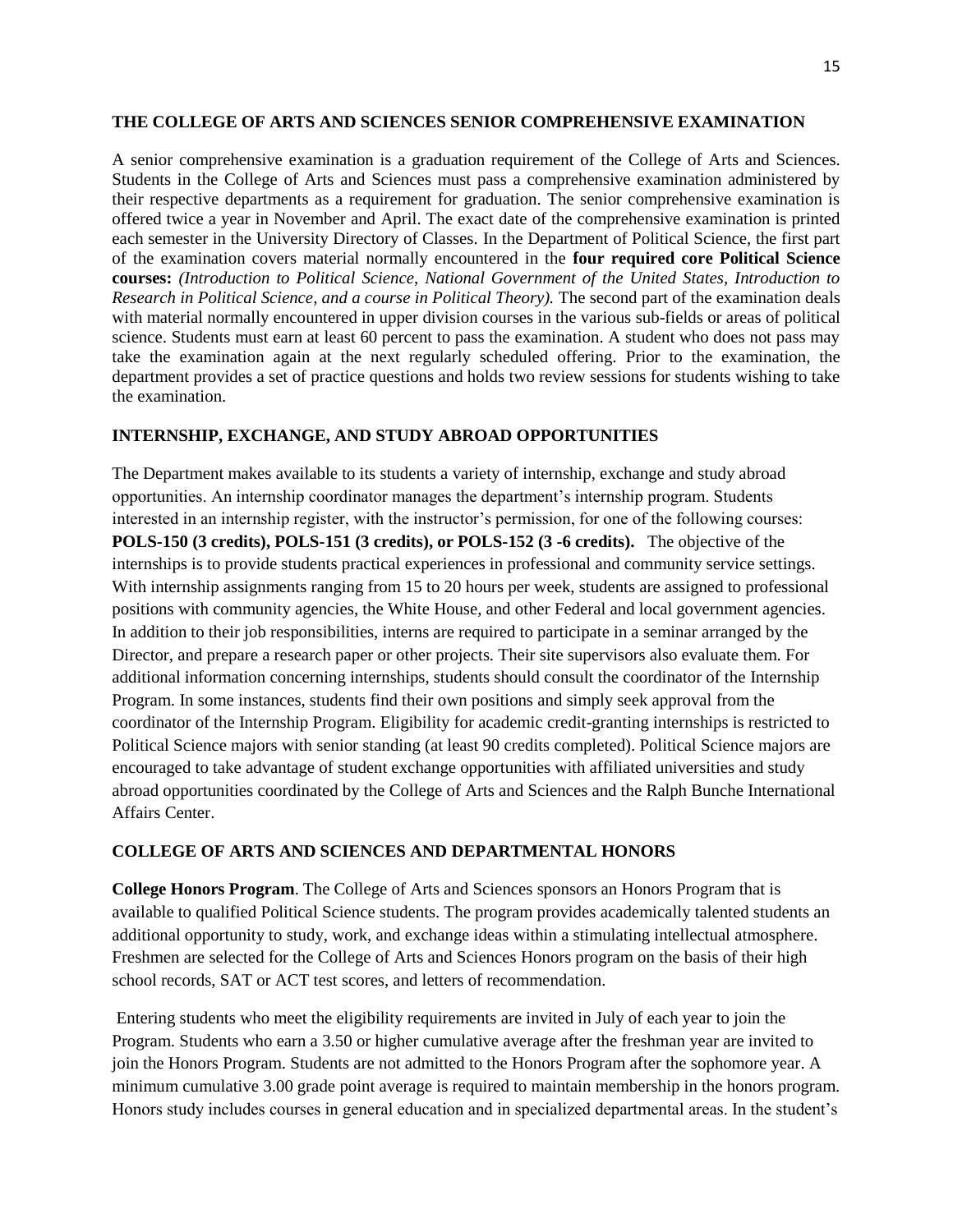area of specialization, it allows for flexible opportunities for independent study through supervised reading in the sophomore and junior years and directed research in the senior year leading to a senior thesis. **Pi Sigma Alpha.** The Gamma Kappa Chapter of Pi Sigma Alpha is the honor society In the Political Science Department. Students who meet the following criteria may apply for membership in Pi Sigma Alpha: (1) have a declared major or minor in Political Science; (2) have completed at least 9 credits in Political Science; have a cumulative grade point average 3.0 or higher; and have a grade point average in Political Science of 3.2 or higher. Pi Sigma Alpha conducts two inductions each year during the fall and spring semesters. **Departmental Honors.** Political Science students who are not in the College of Arts and Sciences Honors program may earn departmental honors. To qualify, students must have at least a 3.20 cumulative average and a 3.50 average in Political Science courses. **Phi Beta Kappa**. For more than two hundred years, election to Phi Beta Kappa has been an indication of superior academic achievement. Founded in 1776 at the College of William and Mary, it is the nation's oldest and most prestigious honor society. Currently, there are chapters of Phi Beta Kappa in 234 institutions of higher learning. The Howard University chapter was established in 1953. The minimum cumulative grade point average required is 3.7 for juniors, and 3.5 for seniors, with all academic work having been completed at Howard University.

### **ACADEMIC AWARDS AND FINANCIAL AID**

Each year, the department gives four academic awards to undergraduate students. A departmental awards committee considers applicants and makes recommendations to the faculty.

**The Ralph J. Bunche Award.** The Ralph Bunche Award is presented annually to one Political Science major or minor graduate and undergraduate student who submits the best research paper focusing broadly on topics of concern to Dr. Ralph J. Bunche. The paper may be written independently or in connection with a course, but should focus on Black political participation and empowerment, or conflict resolution in international affairs.

**The Emmett Dorsey Award.** The Dorsey Award is presented annually to one Political Science undergraduate and graduate student for outstanding scholarship. Applicants must submit a current transcript, a 500 word biographical sketch, and three letters of recommendation. Applicants must be members of Pi Sigma Alpha.

**The Norman Beckman Award.** The Beckman Award is designed to inspire undergraduates to pursue careers in public administration and service. It is presented annually to a graduating senior who has the highest grade point average in courses from the Public Administration and Public Policy concentration.

**The Vincent J. Browne Award.** The Vincent J. Browne Award is presented to an entering freshman Political Science major with a demonstrated interest in pursuing a career in public administration. To be eligible, applicants must have a 3.00 or higher high school grade point average, be eligible for need-based financial assistance, and be of sound character.

**College of Arts and Sciences and University Financial Aid.** Political Science majors may also obtain scholarships and financial aid from the College of Arts and Sciences and the University**.** For information about available financial assistance, students should consult the Howard University Undergraduate Bulletin or website and seek information from the Office of Financial aid and Student Employment.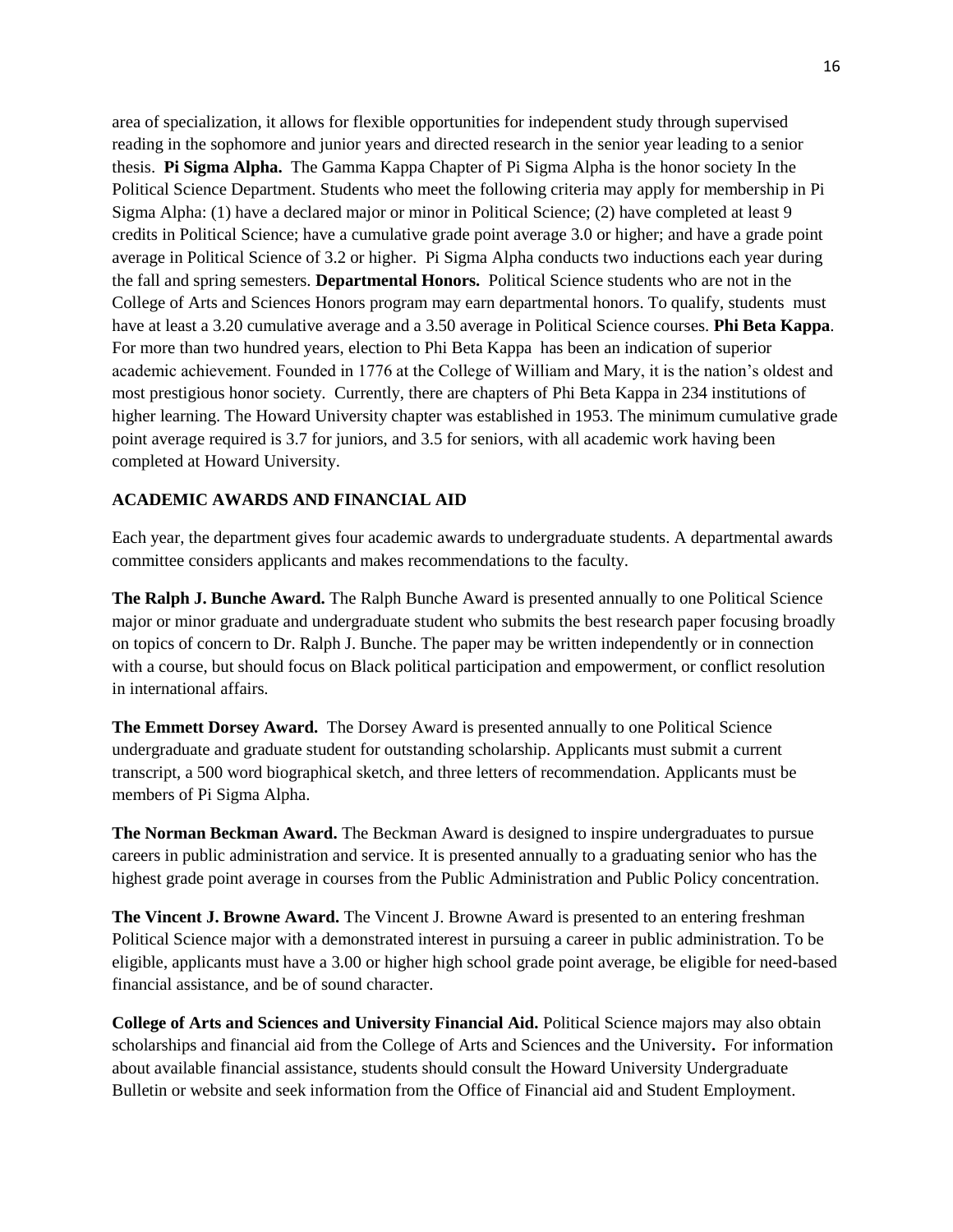Political Science majors are especially encouraged to maintain a very high grade point average to be eligible for the Trustee scholarship (full-tuition) that is offered by the College of Arts and Sciences.

# **UNDERGRADUATE STUDENT ORGANIZATIONS**

The Political Science Department is home to three undergraduate student organizations.

**Pi Sigma Alpha**. The Gamma Kappa Chapter of Pi Sigma Alpha is the honor society in the Political science Department. Students who meet the following criteria may apply for membership in Pi Sigma Alpha: (1) have a declared major or minor in Political Science; (2) have completed at least 9 credits in Political Science; have a cumulative grade point average of 3.0 or higher; and have a grade point average in Political Science of 3.2 or higher. Pi Sigma Alpha conducts two inductions each year during the fall and spring semesters. It is an active organization in the Political Science Department, sponsoring academic lectures and seminars, and generally stimulating the intellectual vigor of the Department.

**The Political Science Society.** The political Science Society is the official undergraduate student organization in the political science Department. All Political Science majors and minors are eligible for membership in the society. It has representatives on all departmental committees except those dealing with personnel. This organization has a long and outstanding history and reputation. Many college and university student leaders learn the art of leadership and service through their association with the Society.

**The Charles H. Houston Pre-Law Society.** The Charles H. Houston Pre-Law Society is an organization of students who are interested in law school and a legal career. Membership is open to all students, notwithstanding academic major. The Pre-Law Society works with the department's pre-law advisor to assist students with issues related to preparation for law school and the admissions process. It sponsors law school recruitment sessions, LSAT preparatory classes, and seminars with lawyers. Interested students may obtain information about these organizations in Douglass Hall 144 or 112.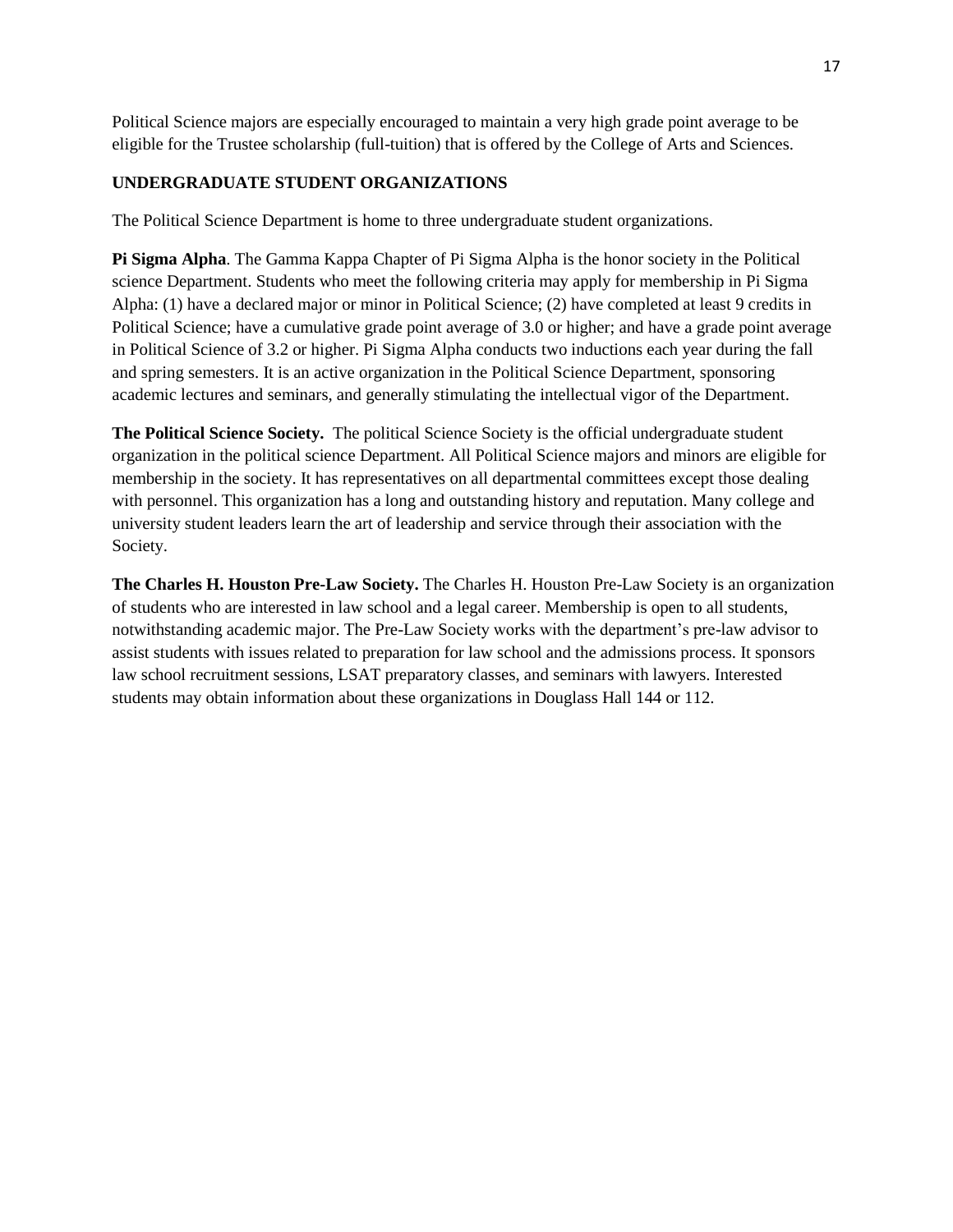# *POLITICAL SCIENCE UNDERGRADAUTE COURSES\*\**

| <b>Political Science Courses</b>                         | <b>Political Science Courses</b>                     |
|----------------------------------------------------------|------------------------------------------------------|
| 001 Introduction to Political Science (Core              | 164 Constitutional Law II                            |
| Requirement. Also Satisfies COAS Division B              |                                                      |
| requirement)                                             |                                                      |
| 002 Introduction to Research in Political Science        | 165 Urban Political Economy                          |
| (Core Requirement)                                       |                                                      |
| 003 Introduction to Comparative Politics (Satisfies      | 166 Russian Politics                                 |
| <b>COAS Division C Requirement)</b>                      |                                                      |
| 004 Introduction to Political Theory (Core Theory        | 169 Government and Politics of Southern Africa       |
| Course Option)                                           |                                                      |
| 005 Introduction to African Politics (Also Satisfies     | 170 Government and Politics of Central               |
| <b>COAS Division C Requirement)</b>                      | America/Caribbean                                    |
| 006 Pan Africanism (Also Satisfies COAS Afro-            | 171 Government and Politics of South American        |
| American Cluster Requirement)                            | Countries                                            |
| 007 Introduction to Black Politics                       | 172 Government and Politics of the Far East          |
| 008 Introduction to Political Economy                    | 173 Government and Politics of the Middle East/North |
|                                                          | Africa                                               |
| 010 National Government of the United States             | 174 Government and Politics of South Asia            |
| 011 State and Local Government (Satisfies COAS           | 175 Government and Politics of Southeast Asia        |
| Division C Requirement)                                  |                                                      |
| 084 Honors Directed Readings, Sophomores (1 credit)      | 176 Government and Politics of Sub-Sahara Africa     |
| 085 Honors Directed Readings, Sophomores (1 credit)      | 178 American Foreign Policy                          |
| 088 Honors Directed Readings, Juniors (1 credit)         | 179 Foreign Policies of Major Powers                 |
| 089 Honors Directed Readings, Junior (1 credit)          | 180 Urban Government and Politics                    |
| 092 Honors Directed Readings, Seniors (3 credits)        | 181 American Legislative Politics                    |
| 093 Honors Directed Readings, Seniors (3 credits)        | 183 Race and Public Policy                           |
| 125 Politics of the Third World                          | 184 Problems in American Democracy                   |
| 126 African Nationalism                                  | 185 Political Behavior                               |
| 128 International Relations                              | 186 Administrative Law                               |
| 138 Seminar in Community Development                     |                                                      |
| 140 American Political Parties                           | 187 Urban Black Politics                             |
| 141 American Public Opinion and Pressure Groups          | 188 European Politics                                |
| 142 American Judicial Process                            | 189 Black Political Theory                           |
| 143 Black Politics: Electoral and Non-Electoral          | 190 Classical and Medieval Thought                   |
| (Satisfies COAS Division C Requirement)                  |                                                      |
| 144 American Presidency                                  | 191 Modern Political Theory                          |
| 145 Introduction to Public Administration                | 192 Contemporary Approaches to Political Analysis    |
| 146 Public Personnel Administration                      | 193 Special Topics in Political Theory               |
| 148 Government and Politics of the District of           | 194 Politics of Campaign Management                  |
| Columbia                                                 |                                                      |
| 149 Introduction to Public Policy Analysis               | 195 Nationalism and Revolution                       |
| 150 Internship I-Fall semester (instructor's permission) | 196 Seminar in Black Politics                        |
| 151 Internship II-Spring (instructor's permission)       | 197 Comparative Political Parties                    |
| 152 Community Development Internship (Section 1)         | 198 The United Nations and Regional Organizations    |
| 152 Internship (Section 2, 6 credits-instructor's        | 199 Behavioral Research Methods                      |
| permission)                                              |                                                      |
| 160 American Political Thought                           | 700 Political Theory-Writing (Fall)                  |
| 162 Seminar in Research Methodology                      | 701 Political Theory-Writing (Spring)                |
| 163 Constitutional Law I                                 |                                                      |

*\*\* Students receive 3 credit hours for each Political Science course completed unless otherwise indicated.*